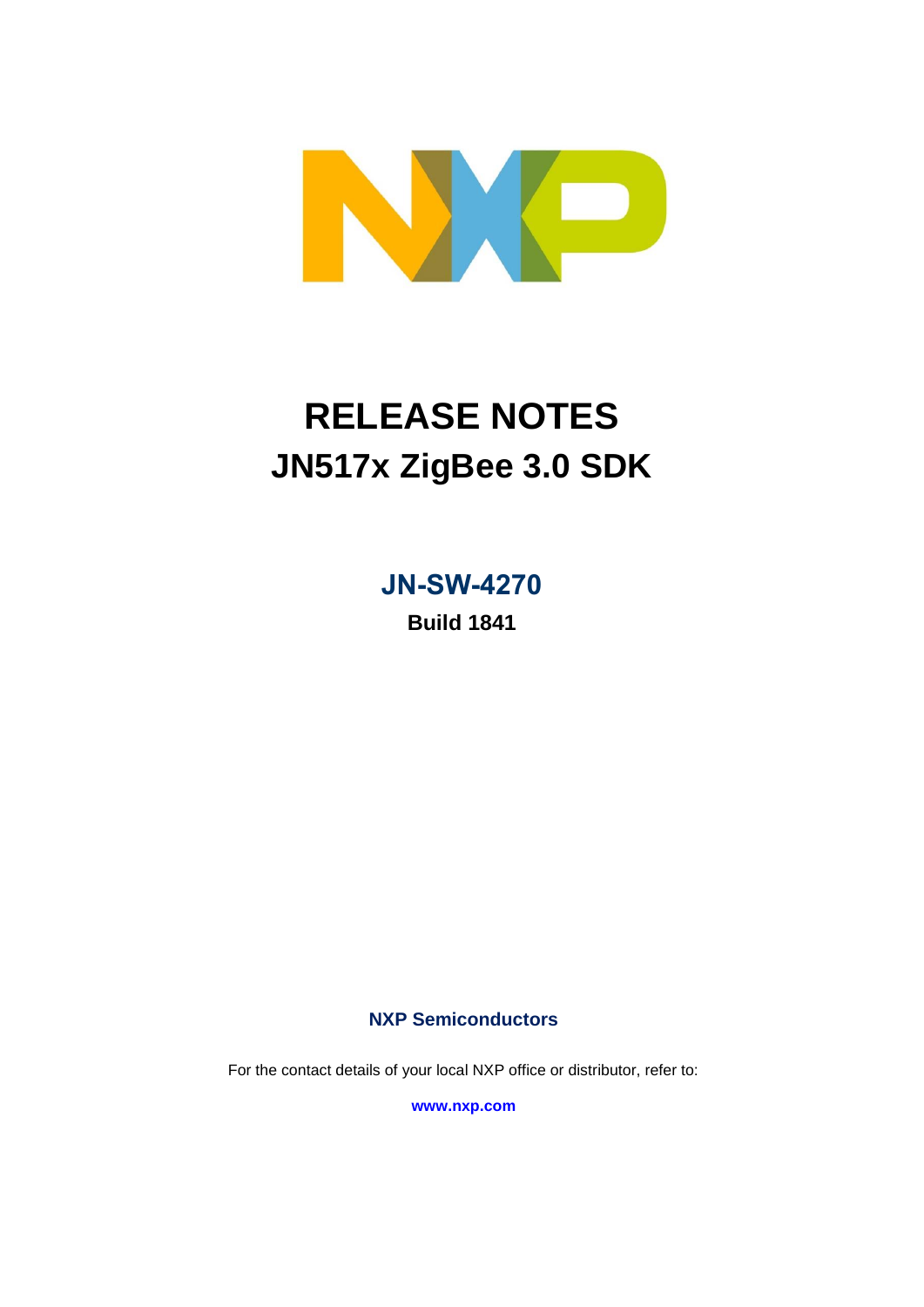### **CONTENTS**

|    | <b>RELEASE SUMMARY (v1841)</b>                                                                                                                           | 3                                          |
|----|----------------------------------------------------------------------------------------------------------------------------------------------------------|--------------------------------------------|
|    | 1. Software Components                                                                                                                                   | 3                                          |
| 2. | <b>Supported Hardware Products</b>                                                                                                                       | 4                                          |
| 3. | <b>Installation</b><br>3.1 LPCXpresso Installation<br>3.2 SDK Plug-in Installation                                                                       | 4<br>4<br>5                                |
| 4. | <b>Release Details</b><br>4.1 New Features and Changes<br>4.2 Bug Fixes<br>4.3 Modifications Required<br>4.3.1 Porting to R22 stack:<br>4.4 Known Issues | 5<br>$\mathbf 5$<br>$\,6$<br>9<br>11<br>14 |
|    | 5. Application Porting                                                                                                                                   | 14                                         |
| 6. | <b>Related Documentation</b>                                                                                                                             | 14                                         |
|    | <b>RELEASE HISTORY (v1520)</b>                                                                                                                           | 15                                         |
|    | <b>7. Release Details</b><br>7.1 New Features and Changes<br>7.2 Bug Fixes<br>7.3 Modifications Required<br>7.4 Known Issues                             | 15<br>15<br>15<br>15<br>15                 |
|    | <b>RELEASE HISTORY (v1483)</b>                                                                                                                           | 16                                         |
|    | 8. Release Details<br>8.1 New Features and Changes<br>8.2 Bug Fixes<br>8.3 Modifications Required<br>8.4 Known Issues                                    | 16<br>16<br>16<br>17<br>17                 |
|    | <b>RELEASE HISTORY (v1446)</b>                                                                                                                           | 18                                         |
| 9. | <b>Release Details</b><br>9.1 New Features and Changes<br>9.2 Bug Fixes<br>9.3 Modifications Required<br>9.4 Known Issues                                | 18<br>18<br>18<br>18<br>18                 |
|    | <b>RELEASE HISTORY (v1433)</b>                                                                                                                           | 19                                         |
|    | <b>10. Release Details</b><br>10.1 New Features and Changes<br>10.2 Bug Fixes<br>10.3 Modifications Required<br>10.4 Known Issues                        | 19<br>19<br>19<br>19<br>19                 |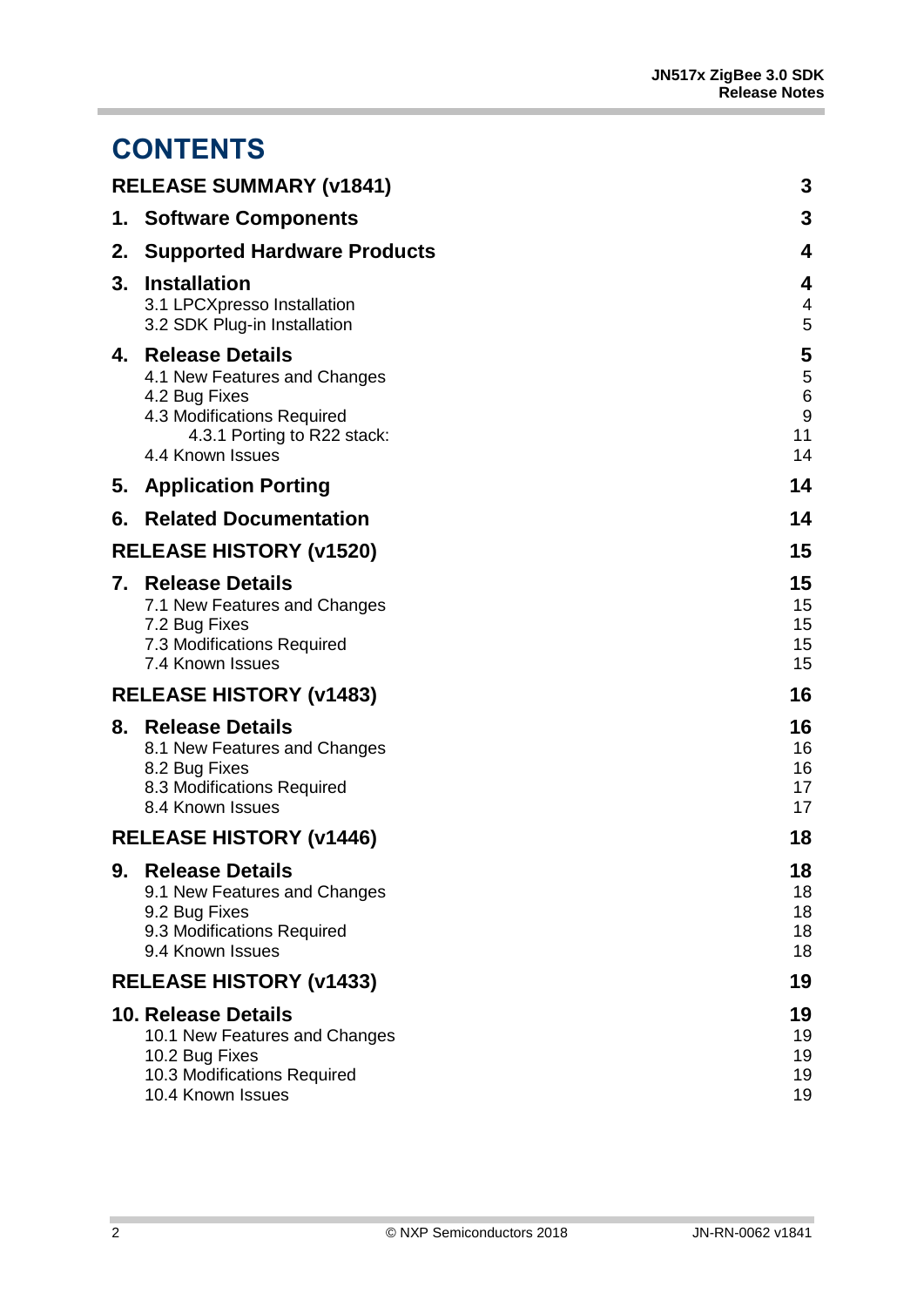### <span id="page-2-0"></span>**RELEASE SUMMARY (v1841)**

The JN517x ZigBee 3.0 Software Developer's Kit (JN-SW-4270) contains software resources needed to develop ZigBee 3.0 applications for the NXP JN5179, JN5178 and JN5174 wireless microcontrollers on Windows and Linux platforms. This SDK must be installed on top of the LPCXpresso toolchain (see Section [3\)](#page-3-1).

### <span id="page-2-1"></span>**1. Software Components**

This release of the JN-SW-4270 software includes the components listed in the SW\_Contents\_Register\_JN-SW-4270.txt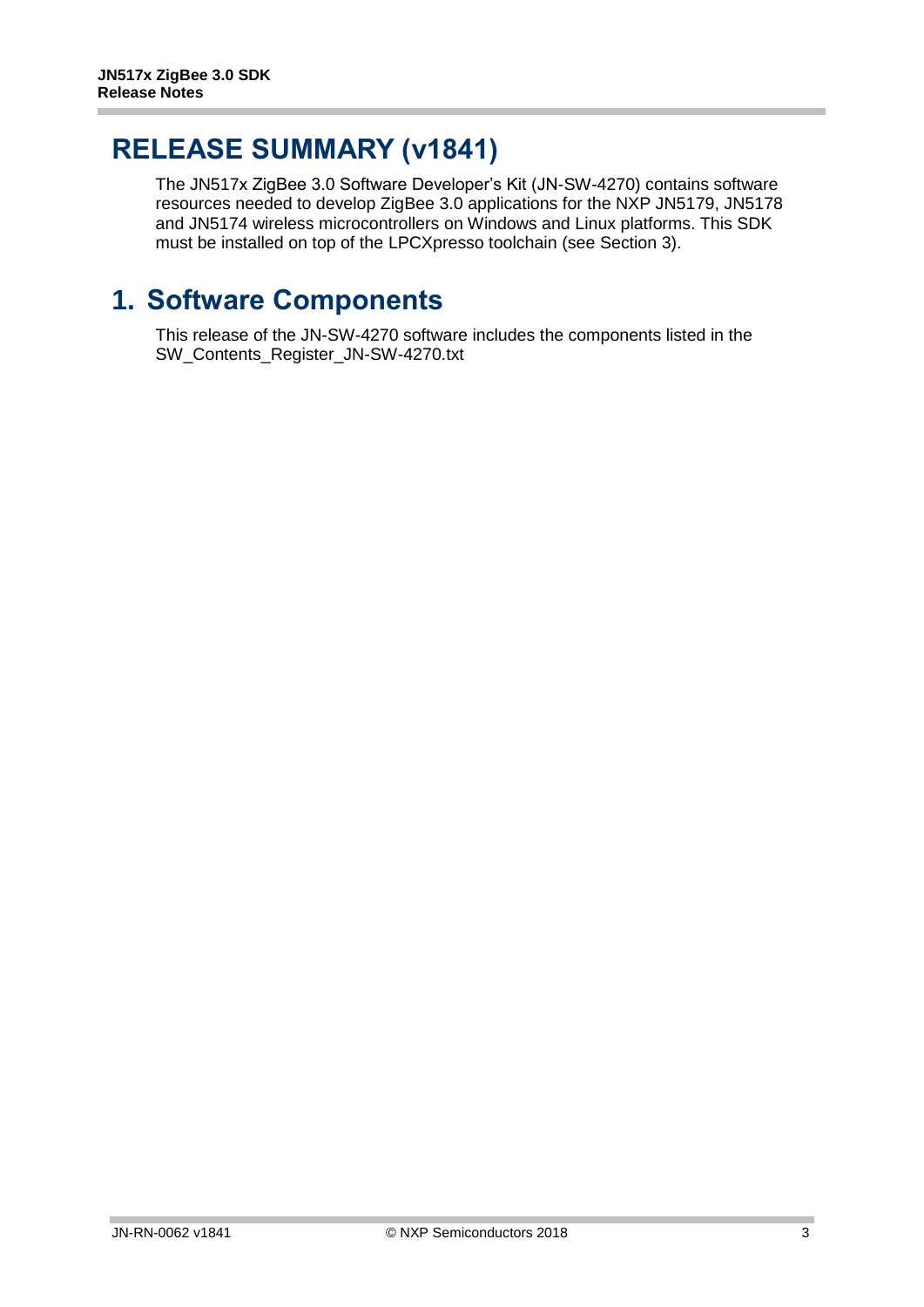### <span id="page-3-0"></span>**2. Supported Hardware Products**

| <b>Chips</b> | <b>Modules</b>                         | <b>Evaluation Kits</b> |
|--------------|----------------------------------------|------------------------|
| JN5179-001   | JN5179-M10<br>JN5179-M13<br>JN5179-M16 | JN517x-DK005           |
| JN5178-001   |                                        |                        |
| JN5174-001   |                                        |                        |

This software release supports the following hardware products:

#### <span id="page-3-1"></span>**3. Installation**

This SDK (JN-SW-4270) must be installed on top of the Eclipse-based LPCXpresso. The SDK is distributed as an Eclipse plug-in archive for LPCXpresso.

### <span id="page-3-2"></span>**3.1 LPCXpresso Installation**

LPCXpresso can be obtained from the following NXP web page:

#### **[www.nxp.com/lpcxpresso](http://www.nxp.com/lpcxpresso)**

In order to develop JN517x applications without limitation, we recommend that you purchase the Pro edition of LPCXpresso.

The required version of LPCXpresso for this SDK release is:

#### **LPCXpresso IDE v7.9.2 build 493 (LPCXpresso\_7.9.2\_493)**

*Important: This is the version with which the libraries within the SDK were compiled and verified. Other versions of LPCXpresso may not be compatible with the contents of the SDK and cannot be guaranteed to work or be supported with the JN51xx devices.*

To obtain LPCXpresso and install it on your development machine:

- **1.** If you do not already have a web account with NXP, navigate to [www.nxp.com](http://www.nxp.com/) and create an account.
- **2.** Sign in to your NXP web account.
- **3.** Navigate to the page [www.nxp.com/lpcxpresso.](http://www.nxp.com/lpcxpresso)
- **4.** Select the **Downloads** tab and then click the **Download** button.
- **5.** Check whether the displayed version is the recommended version indicated above:
	- If it is the recommended version, download it.
	- If it is not the recommended version, click **Previous** and then select the recommended version and download it.
- **6.** Launch the LPCXpresso installer and follow the on-screen instructions. On Linux platforms, this MUST be done as root. Full installation details are provided in the *LPCXpresso IDE Installation and Licensing Guide*, available on the **Documentation** tab of the above web page.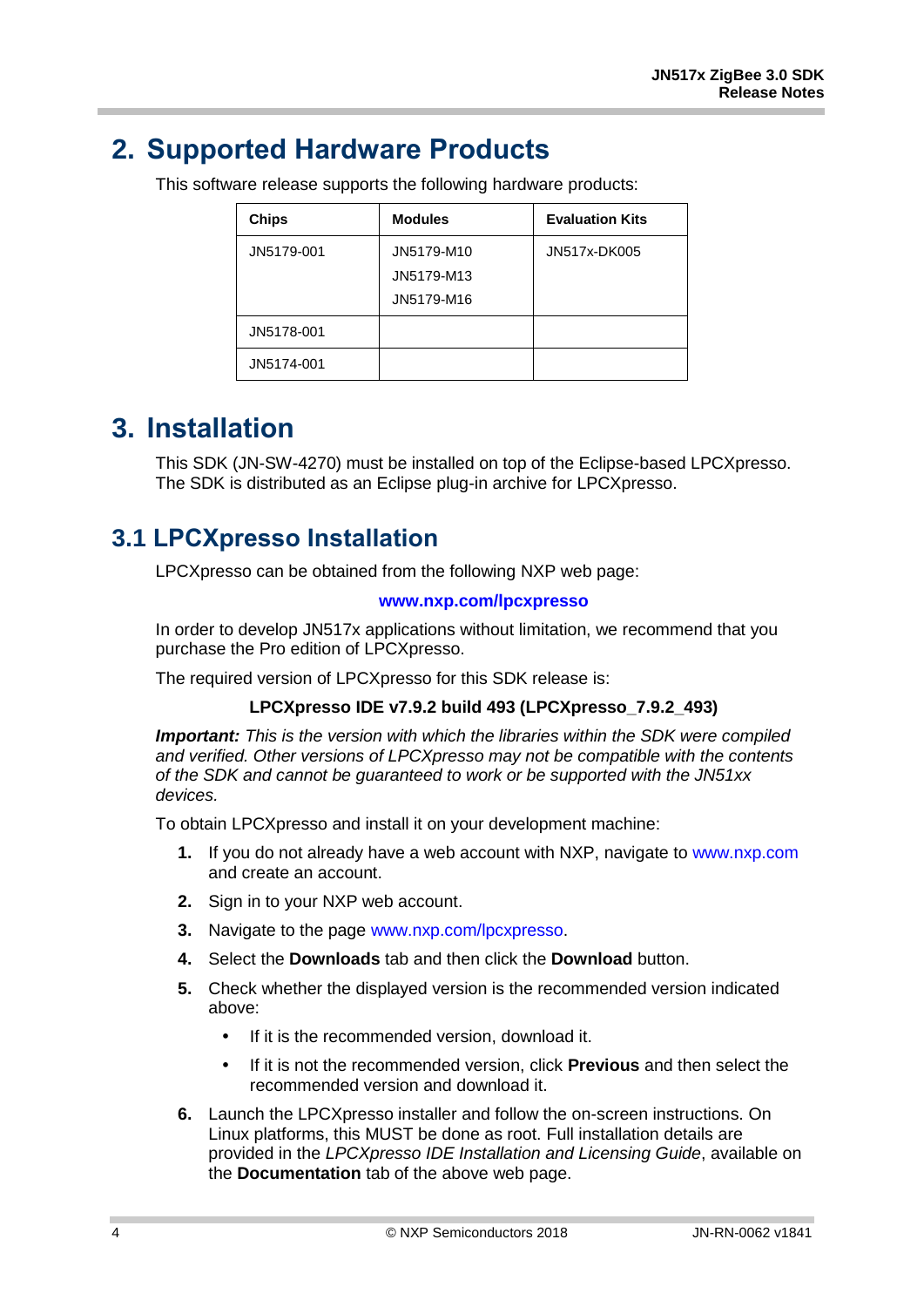#### <span id="page-4-0"></span>**3.2 SDK Plug-in Installation**

Once LPCXpresso is installed, the SDK plug-in archive can be installed as follows:

- **1.** Start LPCXpresso (on Linux platforms, this MUST be done as root).
- **2.** Navigate to the drop-down menu option **Help**, which can be found at the top of the IDE options.
- **3.** In the drop-down menu, select **Help > Install New Software**.
- **4.** In the pop-up dialog box, click the **Add** button.
- **5.** In the resulting **Add Repository** pop-up dialog box, within the **Name** field enter "NXP ZigBee 3.0 v1xxx SDK". Then click the **Archive** button.
- **6.** In the resulting **Repository Archive** pop-up window, navigate to the location where the **JN-SW-4270-ZigBee 3.0-v1841.zip** is present, then click the **OK** button.
- **7.** This will populate the plug-ins list as follows:

**NXP RFCS JN-SW-4263 Software Development Kit**

**NXP RFCS JN-SW-4270 Software Development Kit**

**NXP RFCS JN51xx Flash Programmer**

**NXP RFCS Terminal**

- **8.** Select all of the above by clicking the **Select All** button. Once all the options are selected, click the **Finish** button.
- **9.** Follow all the subsequent instructions, and accept the terms and conditions and disclaimers.

### <span id="page-4-1"></span>**4. Release Details**

#### <span id="page-4-2"></span>**4.1 New Features and Changes**

The following new features are included in this release:

| <b>Internal ID</b>                                                                     | <b>Description</b>                                                         |  |
|----------------------------------------------------------------------------------------|----------------------------------------------------------------------------|--|
| lpsw8035                                                                               | Support for install codes to be read from OTP autonomously from the stack. |  |
| Allow the application to disable route discovery when sending data packets<br>lpsw8430 |                                                                            |  |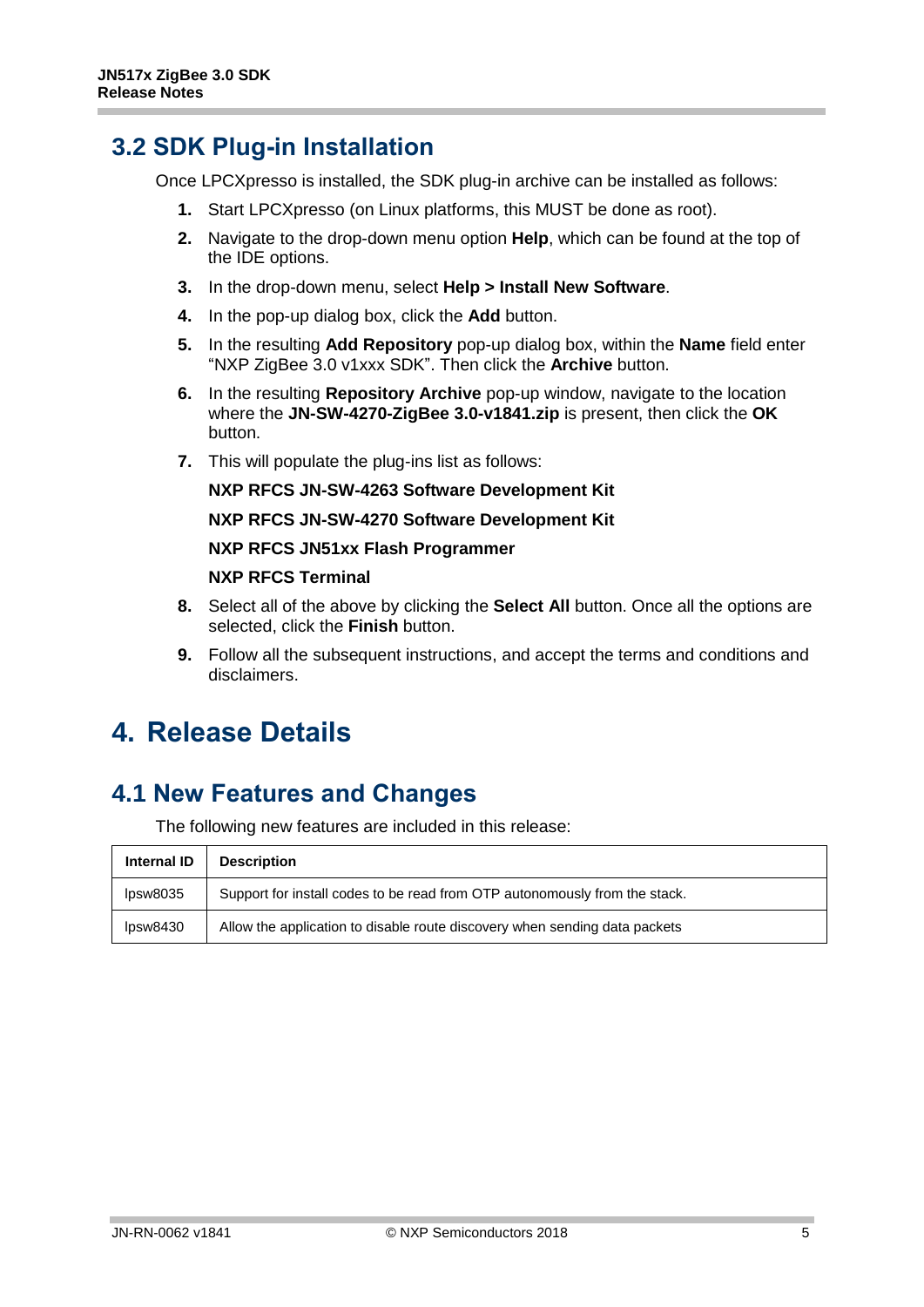### <span id="page-5-0"></span>**4.2 Bug Fixes**

The following issues have been fixed in this release: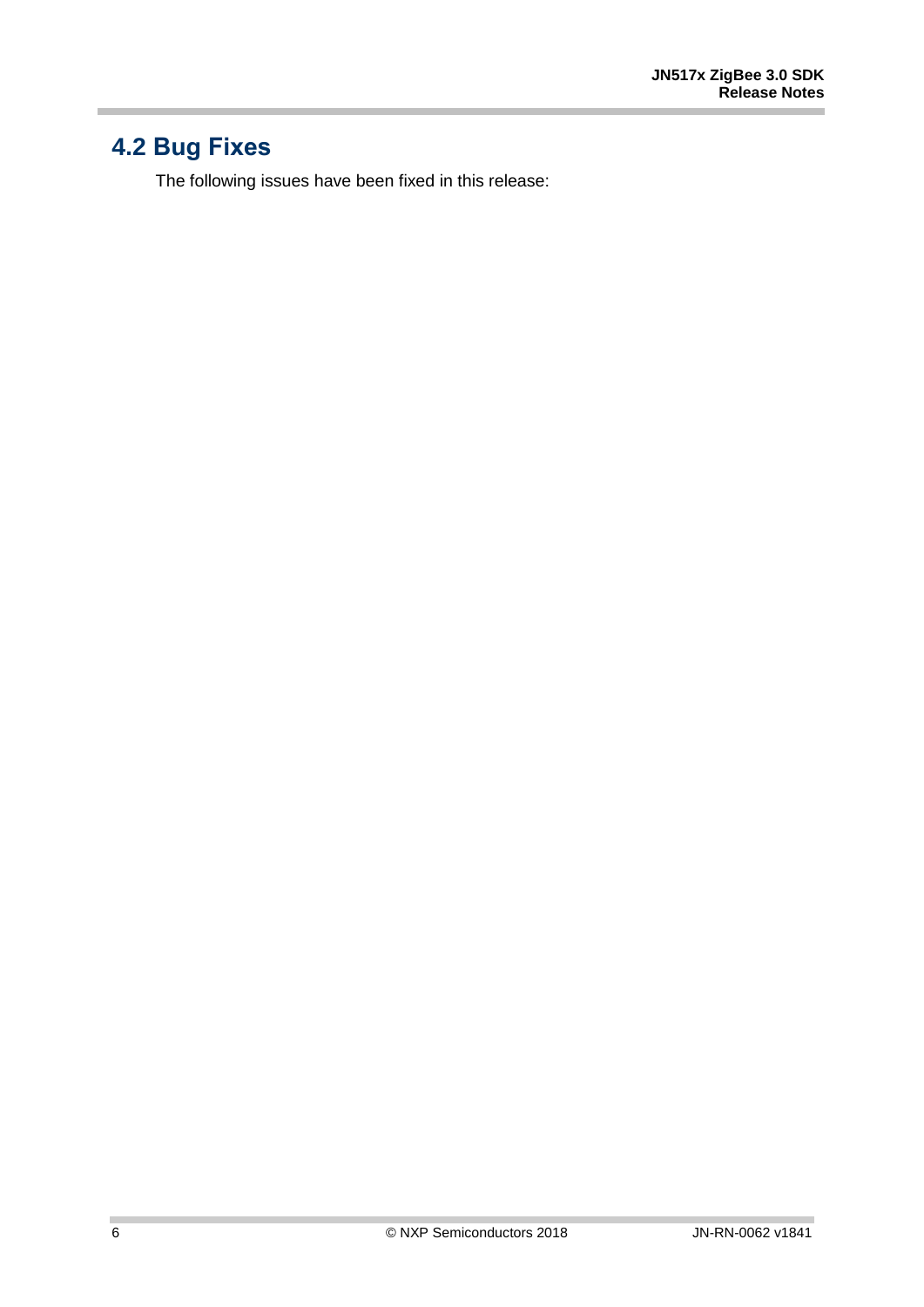| <b>Internal ID</b>                                                                        | <b>Description</b>                                                                                                                                                                               |  |  |  |
|-------------------------------------------------------------------------------------------|--------------------------------------------------------------------------------------------------------------------------------------------------------------------------------------------------|--|--|--|
| MCUZIGBEE-<br>1609                                                                        | GPP Functionality Attribute doesn't have the right bitmap                                                                                                                                        |  |  |  |
| artf571504                                                                                | NXP ZCL code has not implemented transitiontime parameter as part of Recall Scene<br>command                                                                                                     |  |  |  |
| MCUZIGBEE-<br>1610                                                                        | GP frame counter is wrong                                                                                                                                                                        |  |  |  |
| MCUZIGBEE-<br>1611                                                                        | GP doesn't handle reserved and manufacturer specific commands                                                                                                                                    |  |  |  |
| MCUZIGBEE-<br>1612                                                                        | Zigbee stack doesn't default back to not using install codes                                                                                                                                     |  |  |  |
| artf571502                                                                                | [ZCL] ZCL certification failing due to OO-TC-05S as NXP ZCL code does not handle special<br>case where minimum reporting interval is set to FFFF and maximum reporting interval is set<br>to $0$ |  |  |  |
| artf571504                                                                                | [ZCL] ZB 3.0 certification S-TC-04S failing as NXP ZCL code has not implemented<br>transitiontime parameter as part of Recall Scene command which has been introduced in<br>ZCLr7                |  |  |  |
| MCUZIGBEE-<br>1579                                                                        | Wrong definition of various macros for BDB Commissioning Mode bit field in bdb_api.h                                                                                                             |  |  |  |
| artf566994                                                                                | Leave indication should check for device type before sending an APSME update out                                                                                                                 |  |  |  |
| artf566995                                                                                | Run time fragmentation APDU allocation is done in the non default cluster implementation                                                                                                         |  |  |  |
| artf553167                                                                                | The stack clears the link key on synchronous rejoin failure                                                                                                                                      |  |  |  |
| artf552149                                                                                | End Device join results in the Coordinator sending route request to a magic address of<br>0x00CF                                                                                                 |  |  |  |
| artf550364                                                                                | R22 Coordinator ignores association request                                                                                                                                                      |  |  |  |
| artf552096                                                                                | Critical sections unsafe when using high priority interrupts                                                                                                                                     |  |  |  |
| artf552095                                                                                | MultiMac support needs to handle HW not present                                                                                                                                                  |  |  |  |
| artf552089                                                                                | Purge Join resource on authentication timer                                                                                                                                                      |  |  |  |
| artf551817                                                                                | Suppress Transport key and authentication after Orphan Notification/Re-alignment                                                                                                                 |  |  |  |
| artf547808                                                                                | Applications built using OTA don't successfully validate the image and switch to the new<br>image.                                                                                               |  |  |  |
| Rx On When Idle End device address conflict resolution parent to send leave<br>artf545795 |                                                                                                                                                                                                  |  |  |  |
| artf545793                                                                                | The API to transmit a transport key message sends the key only APS encrypted                                                                                                                     |  |  |  |
| artf545516                                                                                | Reset make neighbour table and MAC table misaligned                                                                                                                                              |  |  |  |
| artf545515                                                                                | Leave sent from a parent whose address conflicts with the local node                                                                                                                             |  |  |  |
| artf545514                                                                                | User defined default key is not persisted                                                                                                                                                        |  |  |  |
| lpsw8712                                                                                  | The APDU is not getting freed in BDB source code if ZPS function returns non-success value                                                                                                       |  |  |  |
| lpsw8724                                                                                  | Route doesn't recover from a many to one route failure                                                                                                                                           |  |  |  |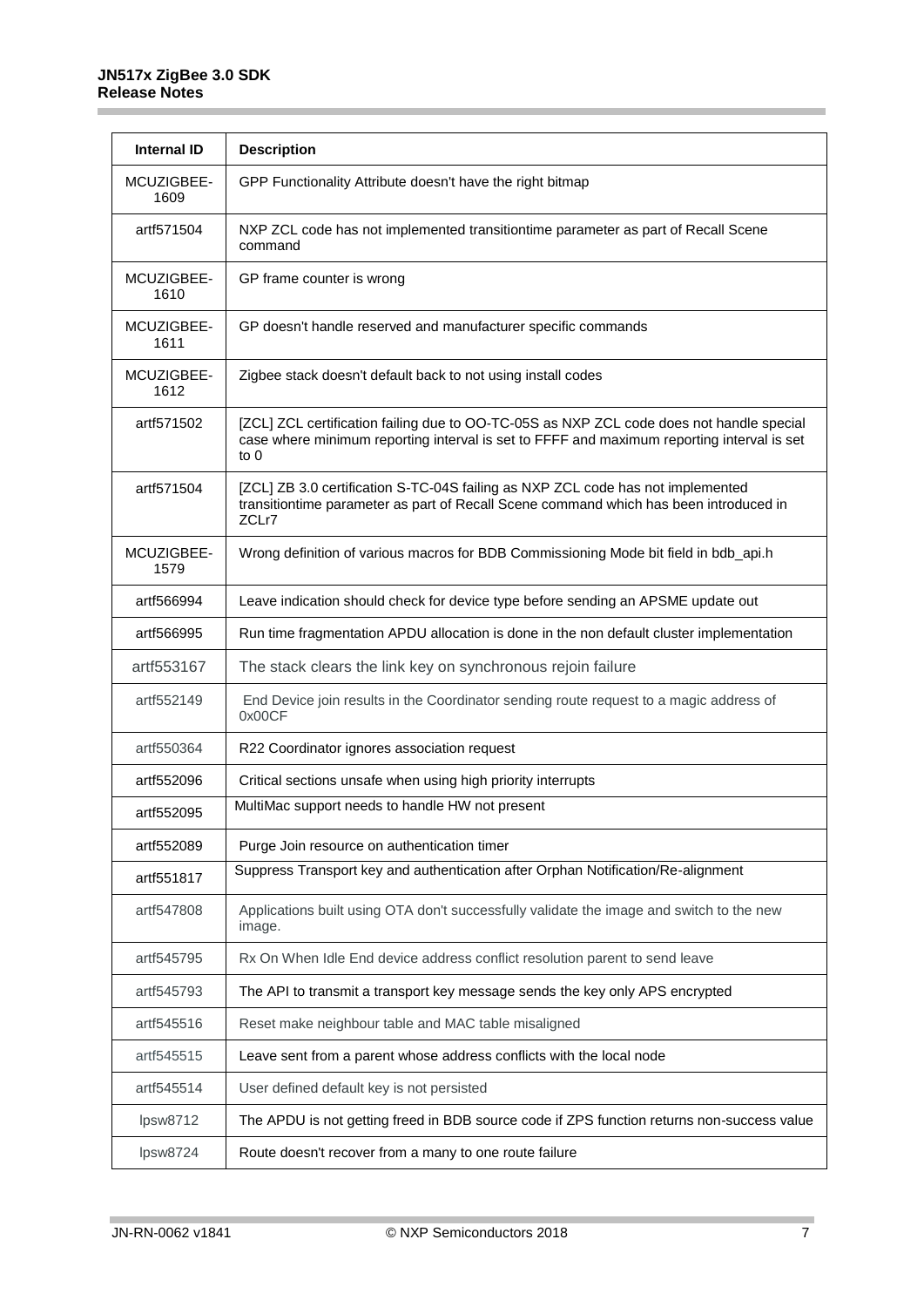i

| lpsw8090 | The stack set depth function does no copy the new depth to the beacon payload                                       |  |  |  |
|----------|---------------------------------------------------------------------------------------------------------------------|--|--|--|
| lpsw8091 | Stack form distributed network does not set depth or capacity flags in beacon payload                               |  |  |  |
| lpsw8407 | Stack network Restore functionality doesn't restore the complete data                                               |  |  |  |
| lpsw8408 | binding table does not align to network address/neighbour table changes                                             |  |  |  |
| lpsw8409 | Rejoin and data poll request are sent to invalid address                                                            |  |  |  |
| lpsw8458 | PDUM_vInit function does not set the FreeHead List index to zero                                                    |  |  |  |
| lpsw8492 | NPDU leak happens with fragmentation                                                                                |  |  |  |
| lpsw8498 | Beacon notification on an active scan on the coordinator can result in trampling of memory                          |  |  |  |
| lpsw8503 | GP alias doesn't get reset after sending GP packet                                                                  |  |  |  |
| lpsw8504 | NWK address response and IEEE address response for RxOnWhenIdle End device for<br>extended address request is wrong |  |  |  |
| lpsw7654 | BDB_bOutOfBandCommissionGetKey() returns incorrect results                                                          |  |  |  |
| lpsw8667 | E_ZCL_CBET_REPORT_REQUEST will be missing if two attributes are reported together                                   |  |  |  |
| lpsw8668 | Add a function to increment PollControl timing parameters when an end device wake up from<br>sleep                  |  |  |  |
| lpsw8664 | The number of endpoints supported by a device should not be equal to or more than<br>maximum endpoint ID supported  |  |  |  |
| lpsw8665 | Endpoint not getting registered if it contains any attribute of datatype Int40, Int48, Int56,<br>Int64              |  |  |  |
| lpsw8666 | Poll Control Cluster: Internal Variable Initialization                                                              |  |  |  |
| lpsw8681 | Router and Coordinator do a bus error exception when Network leave request is received                              |  |  |  |
| lpsw8682 | Coordinator sends a beacon response of PAN at capacity after it receives a unicast<br>management permit join req    |  |  |  |
| lpsw8692 | The event ZPS_EVENT_APS_ZGP_DATA_INDICATION is not getting generated at AT_GP<br>application and ZCL for DUT_ZGPD   |  |  |  |
| lpsw8697 | The function BDB_vNsStateMachine would set a wrong bdbNodeJoinLinkKeyType attribute<br>in bdb_ns.c file             |  |  |  |
| lpsw8712 | The APDU is not getting freed in BDB source code if ZPS function returns non-success value                          |  |  |  |
| lpsw8719 | A new device can not join even when an old device has left the network when using Flash<br><b>TCLK</b> feature      |  |  |  |
| lpsw8742 | Route doesn't recover from a many to one route failure                                                              |  |  |  |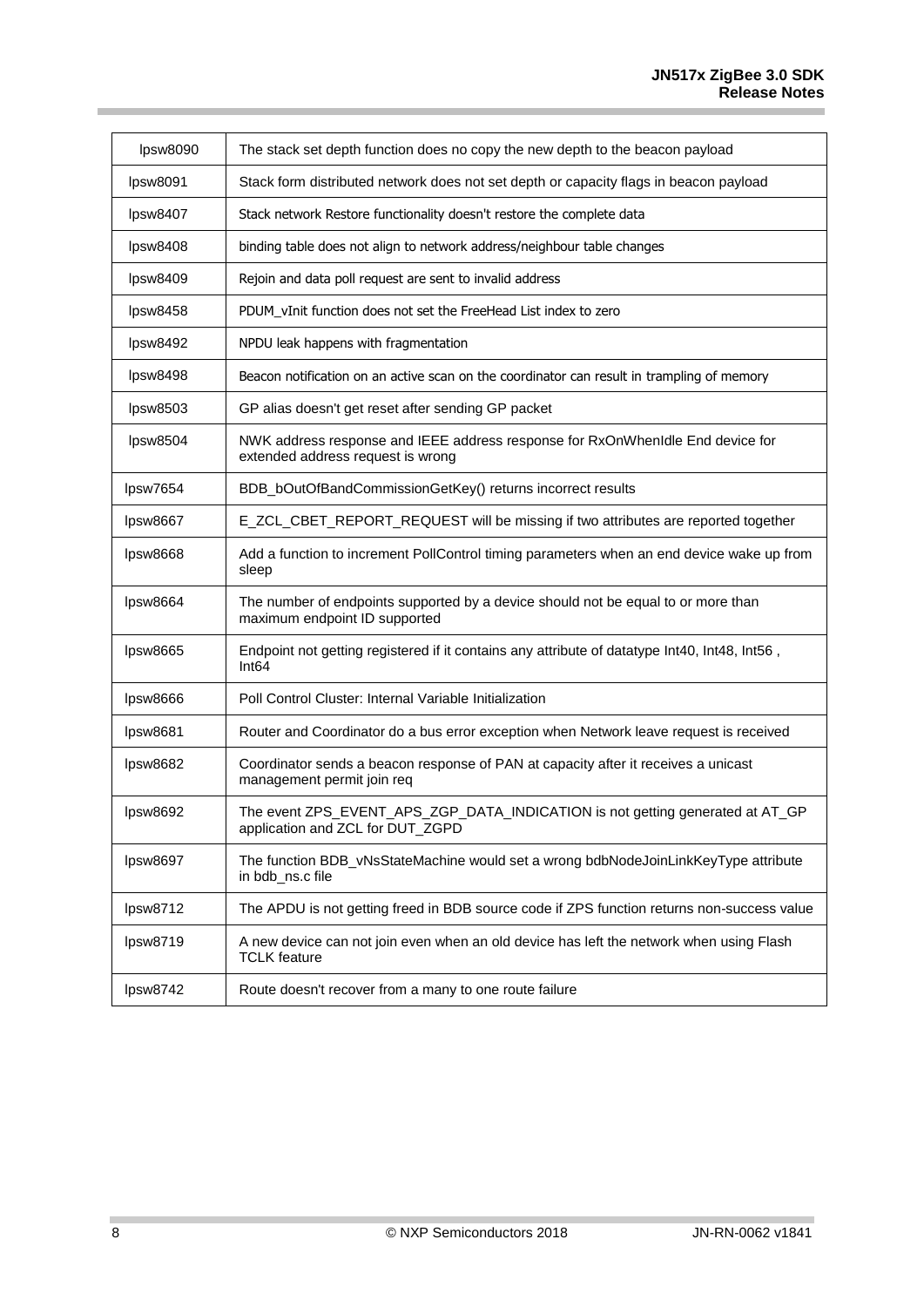#### <span id="page-8-0"></span>**4.3 Modifications Required**

**These modifications must be made otherwise the stack will not function properly.**

1. The new stack has support for better throughput and automatic buffering of data packets during route discovery. This requires the addition of a new queue in the application.

The size of the queue is defined as:

#define MCPS\_DCFM\_QUEUE\_SIZE 5

This queue should be tied to the stack definition:

extern PUBLIC tszQueue zps\_msgMcpsDcfm;

The storage of the queue must be defined:

PRIVATE MAC\_tsMcpsVsCfmData asMacMcpsDcfm[MCPS\_DCFM\_QUEUE\_SIZE];

In the APP vInitResources function an additional queue must be added:

ZQ\_vQueueCreate(&zps\_msgMcpsDcfm, MCPS\_DCFM\_QUEUE\_SIZE, sizeof(MAC\_tsMcpsVsCfmData),(uint8\*)asMacMcpsDcfm);

- 2. All references to BDB\_vSetKeys should be replaced with ZPS\_vSetKeys.
- 3. The beacon filter functionality has been extended to support filtering on depth. This addition means that the filter mask field in the beacon filter structure has been changed from a u8FilterMap to u16FilterMap. The bit mask doesn't change.
- 4. The binding table functionality has been optimised to not store the extended address inside the binding table structure. This now has a look up field.

If the destination address mode in the binding table holds the value of 0x3 (IEEE address mode) the destination address can be got using the following reference:

ZPS\_tsAplAib \* tsAplAib = ZPS\_psAplAibGetAib();

u64Addr = ZPS\_u64NwkNibGetMappedIeeeAddr( ZPS\_pvAplZdoGetNwkHandle(), tsAplAib->psAplApsmeAibBindingTable- >psAplApsmeBindingTable[0].pvAplApsmeBindingTableEntryForSpSrcAddr[j].u16 AddrOrLkUp);

where j is the index of the binding table entry.

If the destination address mode is (0x1) which refers to the group address then this is stored as a 16 bit value in the tsAplAib->psAplApsmeAibBindingTable-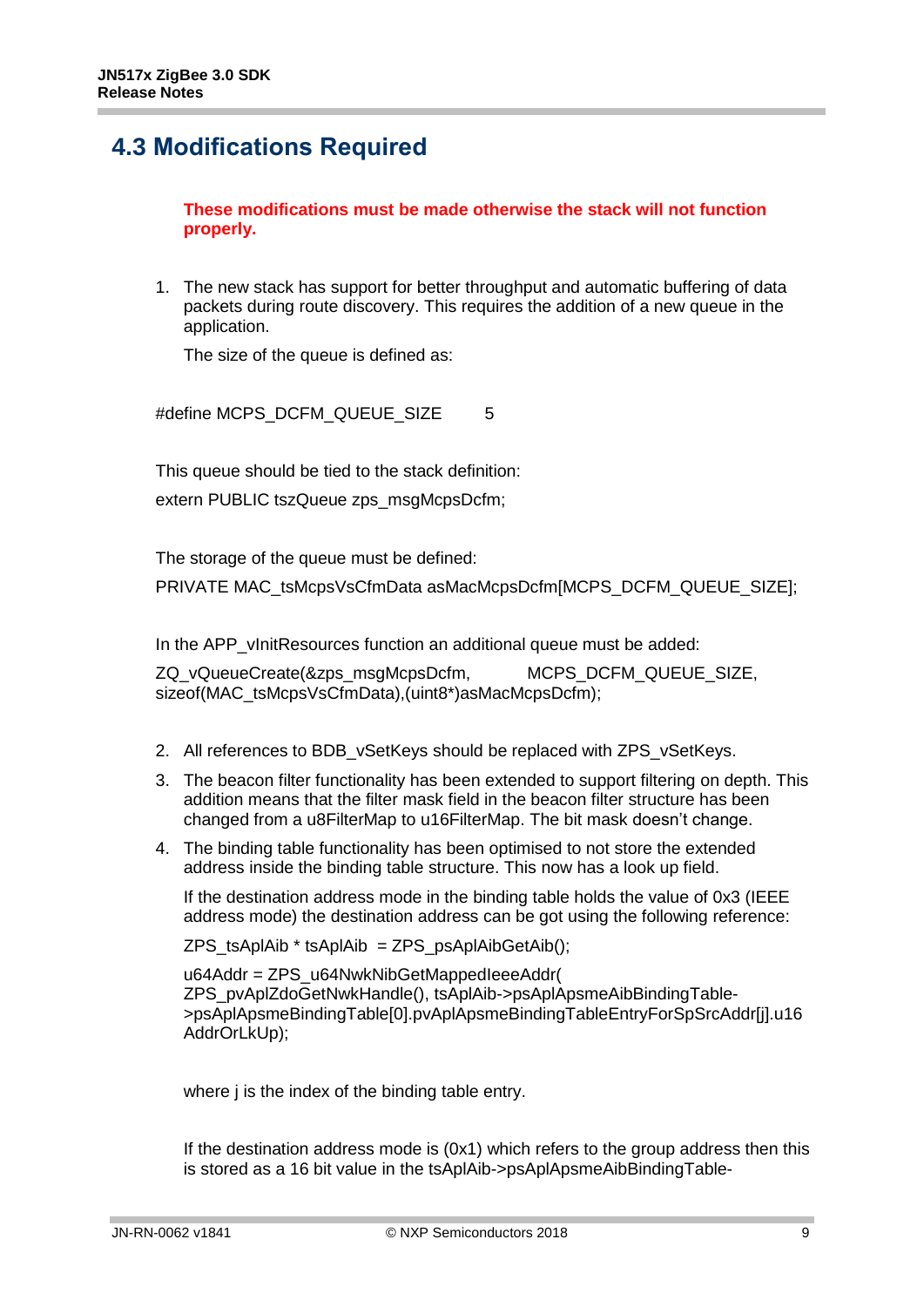>psAplApsmeBindingTable[0].pvAplApsmeBindingTableEntryForSpSrcAddr[j].u16 **AddrOrLkUp** 

5. There is a change in the stack behaviour during rejoins.

When a node does a rejoin with the allocate address bit set, In the previous revisions of the stack it would get a new address assigned.

The behaviour of the stack is now to only issue a new address if the address the device has allocated to itself is conflicting with something the parent has.

The device would be issued the same address it selected for itself if it wasn't an illegal address i.e. 0 or greater than 0xfff7 or conflicting with current addresses stored by the parent.

6. The [ void ZPS\_vSetOrphanUpdateDisable ( bool\_t bEnableOverride ) ] is no longer supported. This is because the stack by default treats the orphan join as a secured rejoin onto the network and hence doesn't send APSME updates or transport key to the orphaned device.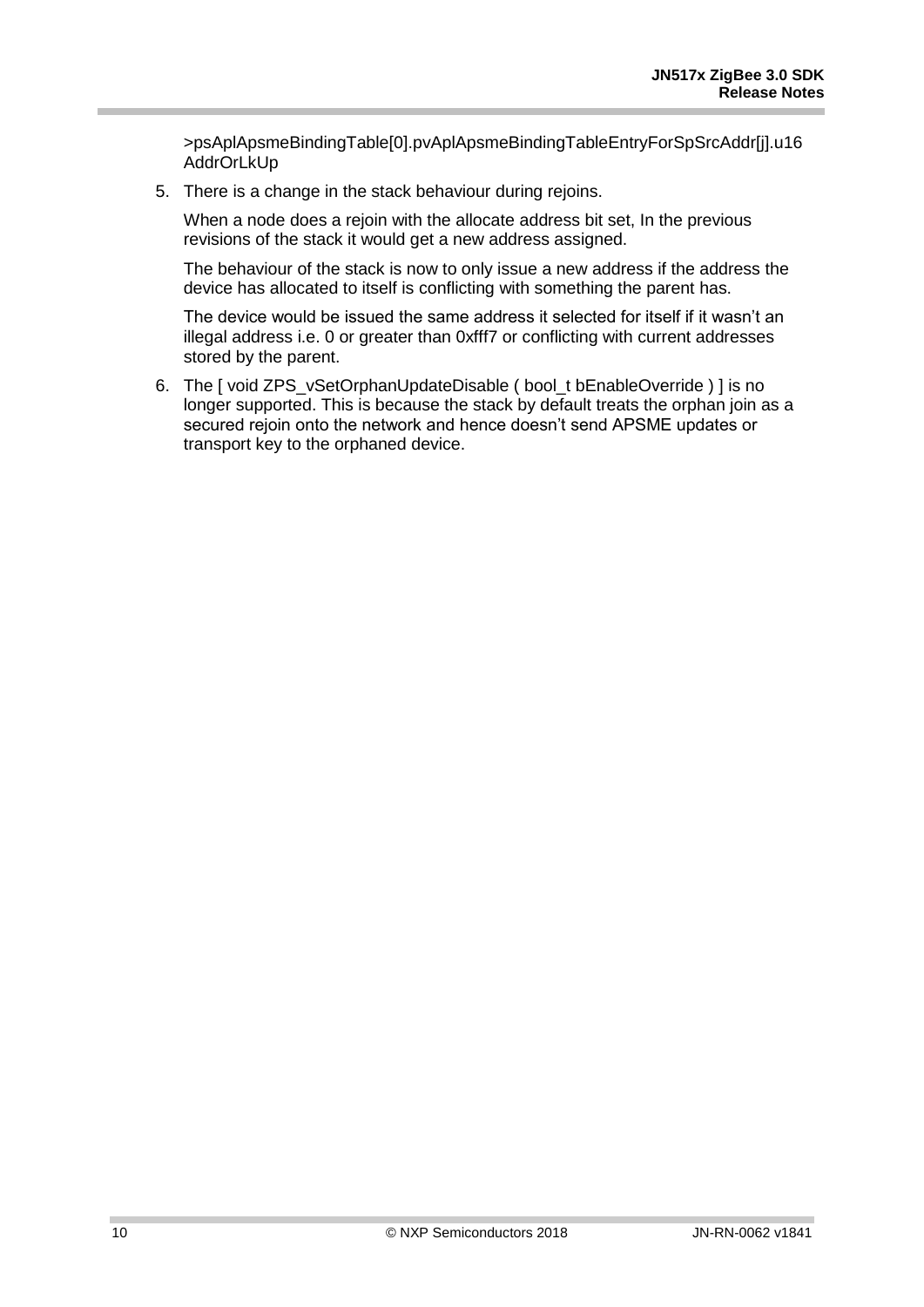#### <span id="page-10-0"></span>**4.3.1 Porting to R22 stack:**

The Zigbee PRO R22 version of the stack allows for multiple MAC interfaces to be present. This is to support both 2.4G and 868 MHz frequency bands using the single Zigbee stack. To address this a MAC interface table needs to be configured in the ZPS Config diagram.

The Mac Interface list can be found as an option for the node. For e.g. if you have Zigbee network with a router node. You can select the router node and press the right mouse button to provide the options. The Mac Interface list can be found under New Child -> Mac Interface List.



After adding the Mac Interface List, select the Mac Interface list and press the right mouse button to provide the options. The Mac interface can be found under New Child -> Mac Interface.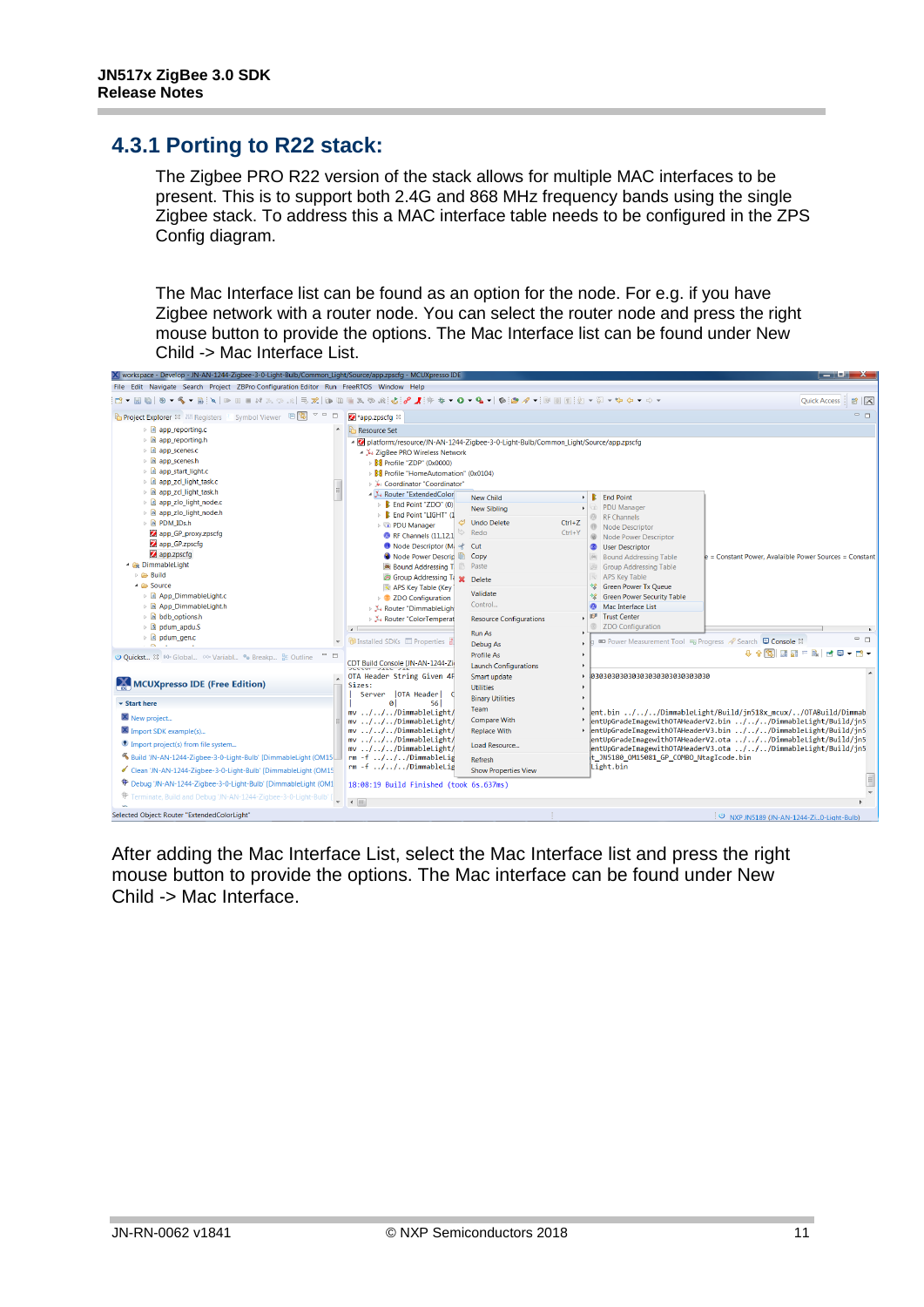| V workspace - Develop - JN-AN-1244-Zigbee-3-0-Light-Bulb/Common_Light/Source/app.zpscfq - MCUXpresso IDE |                                                                       |                                                                                      | $\Box$ of $\mathsf{x}$                                                                                                               |  |
|----------------------------------------------------------------------------------------------------------|-----------------------------------------------------------------------|--------------------------------------------------------------------------------------|--------------------------------------------------------------------------------------------------------------------------------------|--|
| File Edit Navigate Search Project ZBPro Configuration Editor Run FreeRTOS Window Help                    |                                                                       |                                                                                      |                                                                                                                                      |  |
|                                                                                                          |                                                                       |                                                                                      | Quick Access:<br>■ 区                                                                                                                 |  |
| Project Explorer & Will Registers & Symbol Viewer $\Box$                                                 | app.zpscfg &                                                          |                                                                                      | - 0                                                                                                                                  |  |
| $\triangleright$ <b>e</b> app_reporting.c                                                                | <b>Resource Set</b>                                                   |                                                                                      |                                                                                                                                      |  |
| in app reporting.h                                                                                       |                                                                       | - platform:/resource/JN-AN-1244-Zigbee-3-0-Light-Bulb/Common_Light/Source/app.zpscfg |                                                                                                                                      |  |
| <b>D</b> app_scenes.c                                                                                    | ▲ ‰ ZigBee PRO Wireless Network                                       |                                                                                      |                                                                                                                                      |  |
| b in app scenes.h                                                                                        | <b>B</b> Profile "ZDP" (0x0000)                                       |                                                                                      |                                                                                                                                      |  |
| ▷ <b><i>e</i></b> app_start_light.c                                                                      | <b>B</b> Profile "HomeAutomation" (0x0104)                            |                                                                                      |                                                                                                                                      |  |
| <b>E</b> app zcl light task.c                                                                            | » & Coordinator "Coordinator"                                         |                                                                                      |                                                                                                                                      |  |
| <b>E app_zcl_light_task.h</b>                                                                            | - X Router "ExtendedColorLight"                                       |                                                                                      |                                                                                                                                      |  |
| ▷ <i>c</i> app_zlo_light_node.c<br>▷ h app_zlo_light_node.h                                              | $\triangleright$ <b>E</b> End Point "ZDO" (0)                         |                                                                                      |                                                                                                                                      |  |
| ▷ h PDM_IDs.h                                                                                            | $\triangleright$ <b>E</b> End Point "LIGHT" (1)                       |                                                                                      |                                                                                                                                      |  |
| app_GP_proxy.zpscfq                                                                                      | <b>PDU Manager</b><br>RF Channels <sup>233</sup>                      |                                                                                      |                                                                                                                                      |  |
| app_GP.zpscfq                                                                                            | <b>O</b> Node Descr                                                   | <b>New Child</b>                                                                     | Mac Interface                                                                                                                        |  |
| app.zpscfq                                                                                               | Node Power                                                            | <b>New Sibling</b>                                                                   | with RxOnWhenIdle, Default Power Source = Constant Power, Avalaible Power Sources = Const                                            |  |
| - Ca DimmableLight                                                                                       | <b>Bound Addr</b><br>ఆ                                                | Undo New Mac Interface List<br>$Ctrl + Z$                                            |                                                                                                                                      |  |
| $\triangleright$ $\triangleright$ Build                                                                  | Group Addr                                                            | $Ctrl+Y$<br>Redo                                                                     |                                                                                                                                      |  |
| ▲ <b>B</b> Source                                                                                        | <b>R</b> APS Key Tab                                                  | Cut                                                                                  |                                                                                                                                      |  |
| <b>B</b> App DimmableLight.c                                                                             | Mac Interfac                                                          | Copy                                                                                 |                                                                                                                                      |  |
| <b>B</b> App_DimmableLight.h                                                                             | <b>Example 2DO Config</b>                                             | Paste                                                                                |                                                                                                                                      |  |
| <b>A</b> bdb options.h                                                                                   | ▷ 34 Router "Dimma                                                    | <b>Delete</b>                                                                        |                                                                                                                                      |  |
| <b>S</b> pdum apdu.S<br><b>D</b> dum_gen.c                                                               | $\epsilon$                                                            |                                                                                      |                                                                                                                                      |  |
| m.                                                                                                       | <b>T</b> Installed SDKs <b>E</b> Prop                                 | Validate<br>Control                                                                  | <b>COL</b><br>onfig <b>ED</b> Power Measurement Tool B Progress / Search <b>ED Console</b> &                                         |  |
| <b>U Quickst</b> 83 M Global (x) Variabl <sup>o</sup> Breakp <b>E</b> Outline                            |                                                                       |                                                                                      | $9 + 12 = 12$                                                                                                                        |  |
|                                                                                                          | <b>CDT Build Console [JN-AN-</b>                                      | <b>Resource Configurations</b>                                                       |                                                                                                                                      |  |
|                                                                                                          | OTA Header String Gi                                                  | Run As                                                                               | 38303030303030303030303030303030                                                                                                     |  |
| MCUXpresso IDE (Free Edition)                                                                            | Sizes:<br>Server   OTA Head                                           | Debug As                                                                             |                                                                                                                                      |  |
| <b>v</b> Start here                                                                                      | <b>a</b> l                                                            | <b>Profile As</b>                                                                    |                                                                                                                                      |  |
|                                                                                                          | mv ///Dimmable                                                        | <b>Launch Configurations</b>                                                         | Client.bin ///DimmableLight/Build/jn518x mcux//OTABuild/Dimmab                                                                       |  |
| New project                                                                                              | $\ldots / \ldots / \ldots /$ Dimmable<br>mv                           | Smart update                                                                         | ClientUpGradeImagewithOTAHeaderV2.bin ///DimmableLight/Build/jn5                                                                     |  |
| Import SDK example(s)                                                                                    | mv ///Dimmable<br>mv ///Dimmable                                      | <b>Utilities</b>                                                                     | ClientUpGradeImagewithOTAHeaderV3.bin ///DimmableLight/Build/jn5<br>ClientUpGradeImagewithOTAHeaderV2.ota ///DimmableLight/Build/jn5 |  |
| <sup>1</sup> Import project(s) from file system                                                          | mv ///Dimmable                                                        | <b>Binary Utilities</b>                                                              | ClientUpGradeImagewithOTAHeaderV3.ota ///DimmableLight/Build/jn5                                                                     |  |
| 6 Build 'JN-AN-1244-Zigbee-3-0-Light-Bulb' [DimmableLight (OM15                                          | Team<br>ight JN5180 OM15081 GP COMBO NtagIcode.bin<br>$rm-f$ ///Dimma |                                                                                      |                                                                                                                                      |  |
| Clean 'JN-AN-1244-Zigbee-3-0-Light-Bulb' [DimmableLight (OM15                                            | $rm-f$ ///Dimma                                                       | <b>Compare With</b><br><b>Replace With</b>                                           | 1d/Light.bin                                                                                                                         |  |
| <sup>特</sup> Debug 'JN-AN-1244-Zigbee-3-0-Light-Bulb' [DimmableLight (OM1                                | 18:08:19 Build Finis                                                  |                                                                                      | $\equiv$                                                                                                                             |  |
| <sup>¥</sup> Terminate, Build and Debug 'JN-AN-1244-Zigbee-3-0-Light-Bulb' [ _                           | Load Resource<br>$\leftarrow$ 111                                     |                                                                                      |                                                                                                                                      |  |
| Selected Object: Mac Interface List                                                                      |                                                                       | <b>Refresh</b><br><b>Show Properties View</b>                                        | $\{0\}$ AIVO INICION (IN) AN 1944 7: A LIFE BUILY                                                                                    |  |

After adding the Mac Interface, the properties can be updated. The default is 2.4G. This default can be kept. The "Router Allowed" properties should be set to "true".

| File Edit Navigate Search Project ZBPro Configuration Editor Run FreeRTOS Window Help                                                                                                                                                                                                                                                                                                                                                                                                                                   |                                                                                                                                                                                                                                                                                                                                                                                                                                                                                                                                                                                                                                                                                                                                                                                                                                                                       |                                                                                                                                                                                         |                      |
|-------------------------------------------------------------------------------------------------------------------------------------------------------------------------------------------------------------------------------------------------------------------------------------------------------------------------------------------------------------------------------------------------------------------------------------------------------------------------------------------------------------------------|-----------------------------------------------------------------------------------------------------------------------------------------------------------------------------------------------------------------------------------------------------------------------------------------------------------------------------------------------------------------------------------------------------------------------------------------------------------------------------------------------------------------------------------------------------------------------------------------------------------------------------------------------------------------------------------------------------------------------------------------------------------------------------------------------------------------------------------------------------------------------|-----------------------------------------------------------------------------------------------------------------------------------------------------------------------------------------|----------------------|
|                                                                                                                                                                                                                                                                                                                                                                                                                                                                                                                         |                                                                                                                                                                                                                                                                                                                                                                                                                                                                                                                                                                                                                                                                                                                                                                                                                                                                       |                                                                                                                                                                                         | Quick Access   B   X |
| Project Explorer 83 1899 Registers & Symbol Viewer 日图 マコロ                                                                                                                                                                                                                                                                                                                                                                                                                                                               | app.zpscfq 88                                                                                                                                                                                                                                                                                                                                                                                                                                                                                                                                                                                                                                                                                                                                                                                                                                                         |                                                                                                                                                                                         | $=$ $\Box$           |
| <b>E</b> app manage temperature.c                                                                                                                                                                                                                                                                                                                                                                                                                                                                                       | Resource Set                                                                                                                                                                                                                                                                                                                                                                                                                                                                                                                                                                                                                                                                                                                                                                                                                                                          |                                                                                                                                                                                         |                      |
| > B app_manage_temperature.h<br>i code.c<br>» In app ntag icode.h<br><b>E</b> app ota client.c<br>> B app_ota_client.h<br>i c app power on counter.c<br>> B app_power_on_counter.h<br>$\triangleright$ <b>c</b> app reporting.c<br><b>A</b> app_reporting.h<br>$\triangleright$ <b>c</b> app scenes.c<br><b>E</b> app scenes.h<br>▷ <i>a</i> app_start_light.c<br>▷ <i>a</i> app_zcl_light_task.c<br><b>B</b> app_zcl_light_task.h<br>▷ <i>a</i> app_zlo_light_node.c<br>> B app_zlo_light_node.h<br><b>E PDM IDs.h</b> | - Diatform:/resource/JN-AN-1244-Zigbee-3-0-Light-Bulb/Common_Light/Source/app.zpscfg<br>- 3: ZigBee PRO Wireless Network<br><b>B</b> <sup>2</sup> Profile "ZDP" (0x0000)<br>> 88 Profile "HomeAutomation" (0x0104)<br>⊳ » Coordinator "Coordinator"<br>▲ ‰ Router "ExtendedColorLight"<br>$\triangleright$ <b>E</b> End Point "ZDO" (0)<br><b>B</b> End Point "LIGHT" (1)<br><b>DE PDU Manager</b><br>RF Channels (11,12,13,14,15,16,17,18,19,20,21,22,23,24,25,26 : 0x7fff800)<br>Node Descriptor (Manufacturer Code = 4151)<br>Node Power Descriptor (Default Power Mode = Synchronised with RxOnWhenIdle, Default Power Source = Constant Power, Avalaible Power Sources = Const<br>Bound Addressing Table (Table Size = 5)<br>Group Addressing Table (Table Size = 16)<br>$\sim$ APS Key Table (Key Table Size = 1)<br>A Mac Interface List<br>Mac Interface true |                                                                                                                                                                                         |                      |
| app_GP_proxy.zpscfq                                                                                                                                                                                                                                                                                                                                                                                                                                                                                                     | <b>2</b> ZDO Configuration                                                                                                                                                                                                                                                                                                                                                                                                                                                                                                                                                                                                                                                                                                                                                                                                                                            |                                                                                                                                                                                         |                      |
| app GP.zpscfg                                                                                                                                                                                                                                                                                                                                                                                                                                                                                                           | $\overline{a}$                                                                                                                                                                                                                                                                                                                                                                                                                                                                                                                                                                                                                                                                                                                                                                                                                                                        |                                                                                                                                                                                         | <b>Inches</b>        |
| app.zpscfq<br><b>Service</b> State                                                                                                                                                                                                                                                                                                                                                                                                                                                                                      |                                                                                                                                                                                                                                                                                                                                                                                                                                                                                                                                                                                                                                                                                                                                                                                                                                                                       | 1 Installed SDKs <b>III</b> Properties <sup>22</sup> all Problems <b>D</b> Memory <b>2</b> SWO Trace Config <b>■</b> Power Measurement Tool B Progress <b>/</b> Search <b>D</b> Console | $ -$                 |
| $ -$<br>U Quickst 83 M- Global (x)-Variabl ® Breakp B Outline                                                                                                                                                                                                                                                                                                                                                                                                                                                           |                                                                                                                                                                                                                                                                                                                                                                                                                                                                                                                                                                                                                                                                                                                                                                                                                                                                       |                                                                                                                                                                                         | ■国参属版 ™              |
|                                                                                                                                                                                                                                                                                                                                                                                                                                                                                                                         | Property                                                                                                                                                                                                                                                                                                                                                                                                                                                                                                                                                                                                                                                                                                                                                                                                                                                              | Value                                                                                                                                                                                   |                      |
| $\overline{\phantom{a}}$                                                                                                                                                                                                                                                                                                                                                                                                                                                                                                | <b>Channel List Size</b>                                                                                                                                                                                                                                                                                                                                                                                                                                                                                                                                                                                                                                                                                                                                                                                                                                              | $\overline{14}$ 1                                                                                                                                                                       |                      |
| MCUXpresso IDE (Free Edition)                                                                                                                                                                                                                                                                                                                                                                                                                                                                                           | Enabled                                                                                                                                                                                                                                                                                                                                                                                                                                                                                                                                                                                                                                                                                                                                                                                                                                                               | $\frac{1}{2}$ true                                                                                                                                                                      |                      |
| <b>v</b> Start here                                                                                                                                                                                                                                                                                                                                                                                                                                                                                                     | Index                                                                                                                                                                                                                                                                                                                                                                                                                                                                                                                                                                                                                                                                                                                                                                                                                                                                 | $\overline{H}$ <sup>0</sup><br>$E = RT2400MHz$                                                                                                                                          |                      |
| New project                                                                                                                                                                                                                                                                                                                                                                                                                                                                                                             | <b>Radio Type</b><br><b>Router Allowed</b>                                                                                                                                                                                                                                                                                                                                                                                                                                                                                                                                                                                                                                                                                                                                                                                                                            | <b>M<sub>k</sub></b> true                                                                                                                                                               |                      |
| Import SDK example(s)                                                                                                                                                                                                                                                                                                                                                                                                                                                                                                   |                                                                                                                                                                                                                                                                                                                                                                                                                                                                                                                                                                                                                                                                                                                                                                                                                                                                       |                                                                                                                                                                                         |                      |
| <sup>1</sup> Import project(s) from file system                                                                                                                                                                                                                                                                                                                                                                                                                                                                         |                                                                                                                                                                                                                                                                                                                                                                                                                                                                                                                                                                                                                                                                                                                                                                                                                                                                       |                                                                                                                                                                                         |                      |
| 8 Build 'JN-AN-1244-Zigbee-3-0-Light-Bulb' [DimmableLight (OM15                                                                                                                                                                                                                                                                                                                                                                                                                                                         |                                                                                                                                                                                                                                                                                                                                                                                                                                                                                                                                                                                                                                                                                                                                                                                                                                                                       |                                                                                                                                                                                         |                      |
| Clean 'JN-AN-1244-Zigbee-3-0-Light-Bulb' [DimmableLight (OM15                                                                                                                                                                                                                                                                                                                                                                                                                                                           |                                                                                                                                                                                                                                                                                                                                                                                                                                                                                                                                                                                                                                                                                                                                                                                                                                                                       |                                                                                                                                                                                         |                      |
| <sup>特</sup> Debug 'JN-AN-1244-Zigbee-3-0-Light-Bulb' [DimmableLight (OM1                                                                                                                                                                                                                                                                                                                                                                                                                                               |                                                                                                                                                                                                                                                                                                                                                                                                                                                                                                                                                                                                                                                                                                                                                                                                                                                                       |                                                                                                                                                                                         |                      |
| 带 Terminate, Build and Debug 'JN-AN-1244-Zigbee-3-0-Light-Bulb' [                                                                                                                                                                                                                                                                                                                                                                                                                                                       |                                                                                                                                                                                                                                                                                                                                                                                                                                                                                                                                                                                                                                                                                                                                                                                                                                                                       |                                                                                                                                                                                         |                      |
|                                                                                                                                                                                                                                                                                                                                                                                                                                                                                                                         |                                                                                                                                                                                                                                                                                                                                                                                                                                                                                                                                                                                                                                                                                                                                                                                                                                                                       | NXP JN5189 (JN-AN-1244-ZiO-Light-Bulb)                                                                                                                                                  |                      |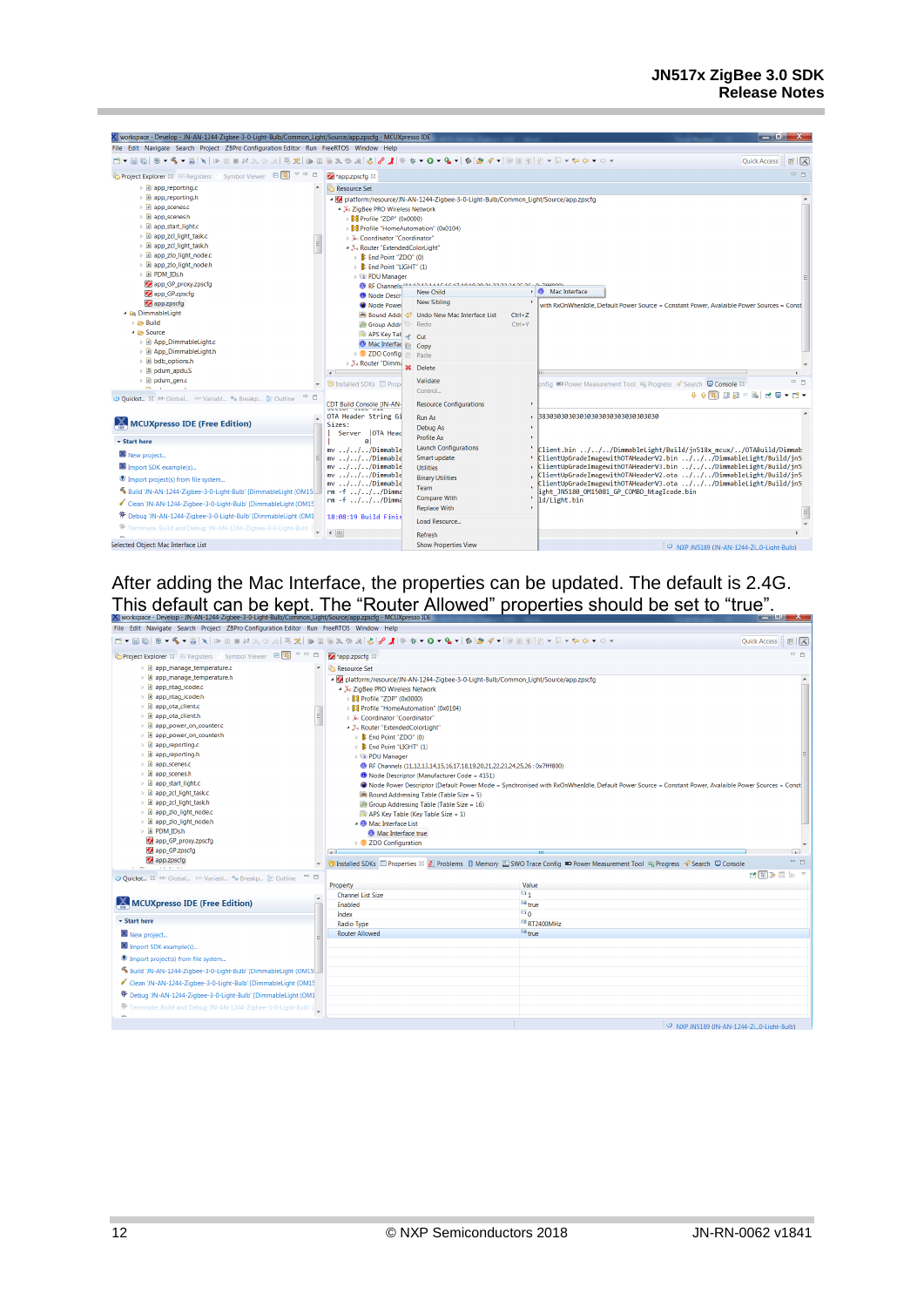In the config diagram remove any reference to ChannelStructure e.g.

 <ChannelStructure FrequencyBand="2.4GHz" PageChannelBitmask="0x7FFFF80"/>

Add add

 <MacInterfaceList> <MacInterface ChannelListSize="1" index="0" RadioType="RT2400MHz" Enabled="true"/> </MacInterfaceList>

before the ZDOservers

Any reference to psActyNtEntry->uAncAttrs.bfBitfields.u3Age should be changed to psActvNtEntry->u8Age

The channel mask in the AIB is an array so this needs to change from psAib->u32ApsChannelMask

to

psAib->pau32ApsChannelMask[0]

The channel mask is no longer persisted by the stack. This needs to be persisted by the application.

local address no longer stored in the binding table psAplApsmeBindingTable->u64SourceAddress use ZPS\_u64AplZdoGetIeeeAddr()

Any reference to MAC\_vHandleMcpsVsReqRsp should now be changed to<br>PUBLIC void 7PS vMacHandleMcpsVsReqRsp(void\* pyMac ZPS\_vMacHandleMcpsVsReqRsp(void\* pvMac, MAC\_tsMcpsVsReqRsp

\*psMcpsVsReqRsp,

MAC\_tsMcpsVsSyncCfm

\*psMcpsVsSyncCfm)

The first element should be **NULL**.

The JPT library should be linked into each project build. The Makefile should be updated with **LDLIBS += JPT\_\$(JENNIC\_CHIP)** 

The PUBLIC uint32 zps\_eSocMacSetTxBuffers (uint8 u8MaxTxBuffers) has changed to PUBLIC uint32 ZPS\_u32MacSetTxBuffers (uint8 u8MaxTxBuffers)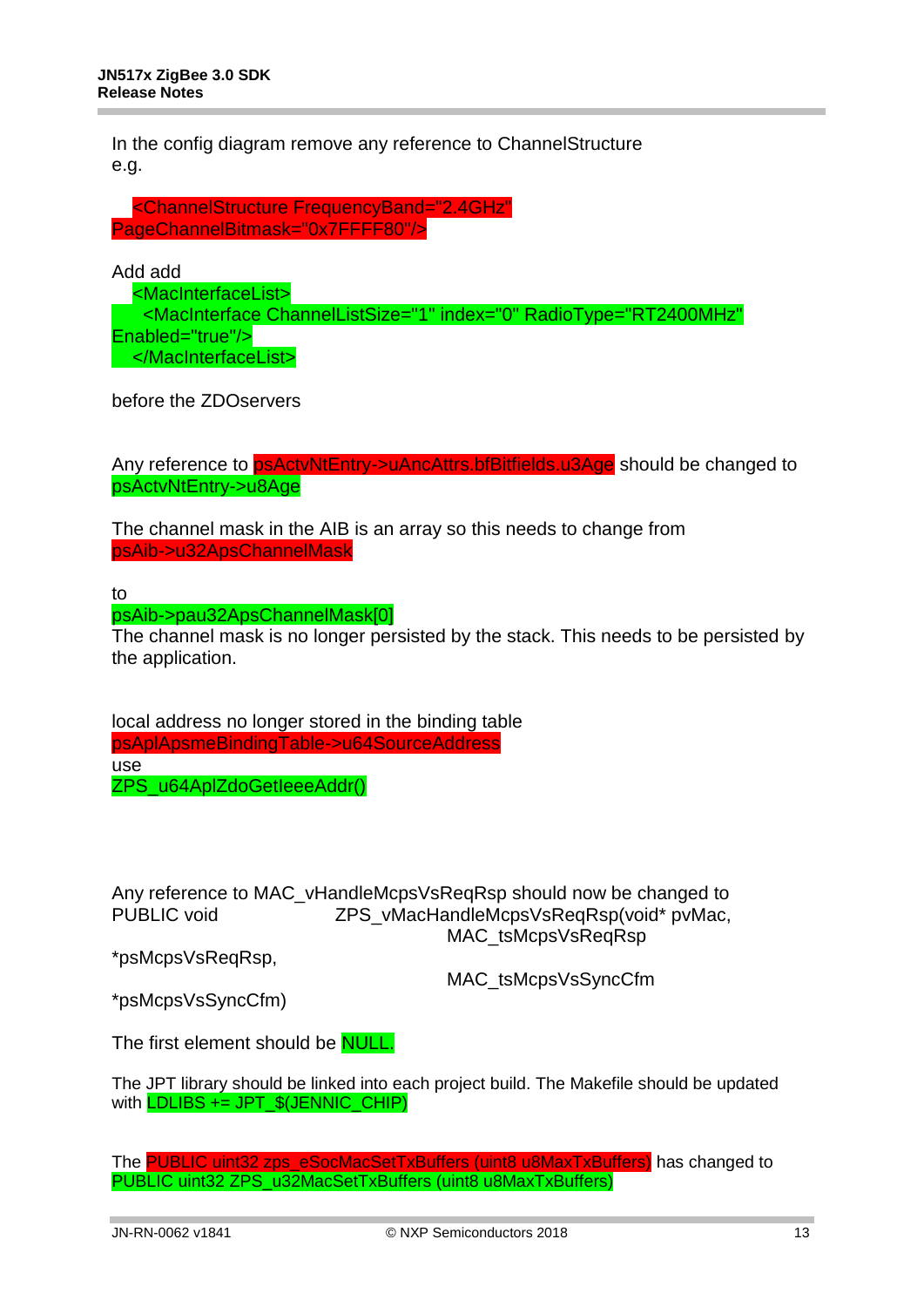The TC callback prototype has changed to bool vNfTcCallback (uint16 u16ShortAddress, uint64 u64DeviceAddress, uint64 u64ParentAddress, uint8 u8Status, uint16 u16MacId )

#### <span id="page-13-0"></span>**4.4 Known Issues**

The following issues are known in this release:

| Internal ID | <b>Severity</b> | <b>Description</b>                                                                                                                                                                                                                                                                                                                               |
|-------------|-----------------|--------------------------------------------------------------------------------------------------------------------------------------------------------------------------------------------------------------------------------------------------------------------------------------------------------------------------------------------------|
| lpsw7828    | Low             | During OTA upgrade on large networks (>150 nodes), it has been observed<br>that some of the nodes reset with a bus exception. Devices recover and will<br>automatically rejoin the network after reset, with only minimal disruption. If an<br>OTA upgrade is in progress on the node, this will restart after the last valid<br>block received. |
| lpsw7994    | High            | The vAHI TimerDioControl() function prototype still exists in the JN516x<br>Integrated Peripherals API but the function is obsolete. Therefore, do not use<br>this function.                                                                                                                                                                     |

### <span id="page-13-1"></span>**5. Application Porting**

Applications developed using the NXP JN516x ZigBee Home Automation/Light Link SDK (JN-SW-4168) can be migrated to ZigBee 3.0 on JN517x. Guidance on the migration of applications to ZigBee 3.0 on JN517x is provided in the Application Note *ZigBee 3.0 Migration Guidelines for JN517x (JN-AN-1236)*.

ZigBee 3.0 applications no longer require the NXP proprietary operating system, JenOS. However, the non-OS resources that were included in JenOS (e.g. Persistent Data Manager) are included in the JN51xx Core Utilities (JCU), supplied in the JN517x ZigBee 3.0 SDK.

### <span id="page-13-2"></span>**6. Related Documentation**

The following user documentation supports this software release:

- ZigBee 3.0 Stack User Guide [JN-UG-3113]
- ZigBee 3.0 Devices User Guide [JN-UG-3114]
- ZigBee Cluster Library (for ZigBee 3.0) User Guide [JN-UG-3115]
- ZigBee Green Power (for ZigBee 3.0) User Guide [JN-UG-3119]
- JN51xx Core Utilities User Guide [JN-UG-3116]
- JN51xx Production Flash Programmer User Guide [JN-UG-3099]
- ZigBee 3.0 Migration Guidelines for JN517x Application Note [JN-AN-1236]

All the above manuals are available as PDF documents from the [Wireless Connectivity](http://www.nxp.com/products/wireless-connectivity:WIRELESS-CONNECTIVITY) area of the NXP web site.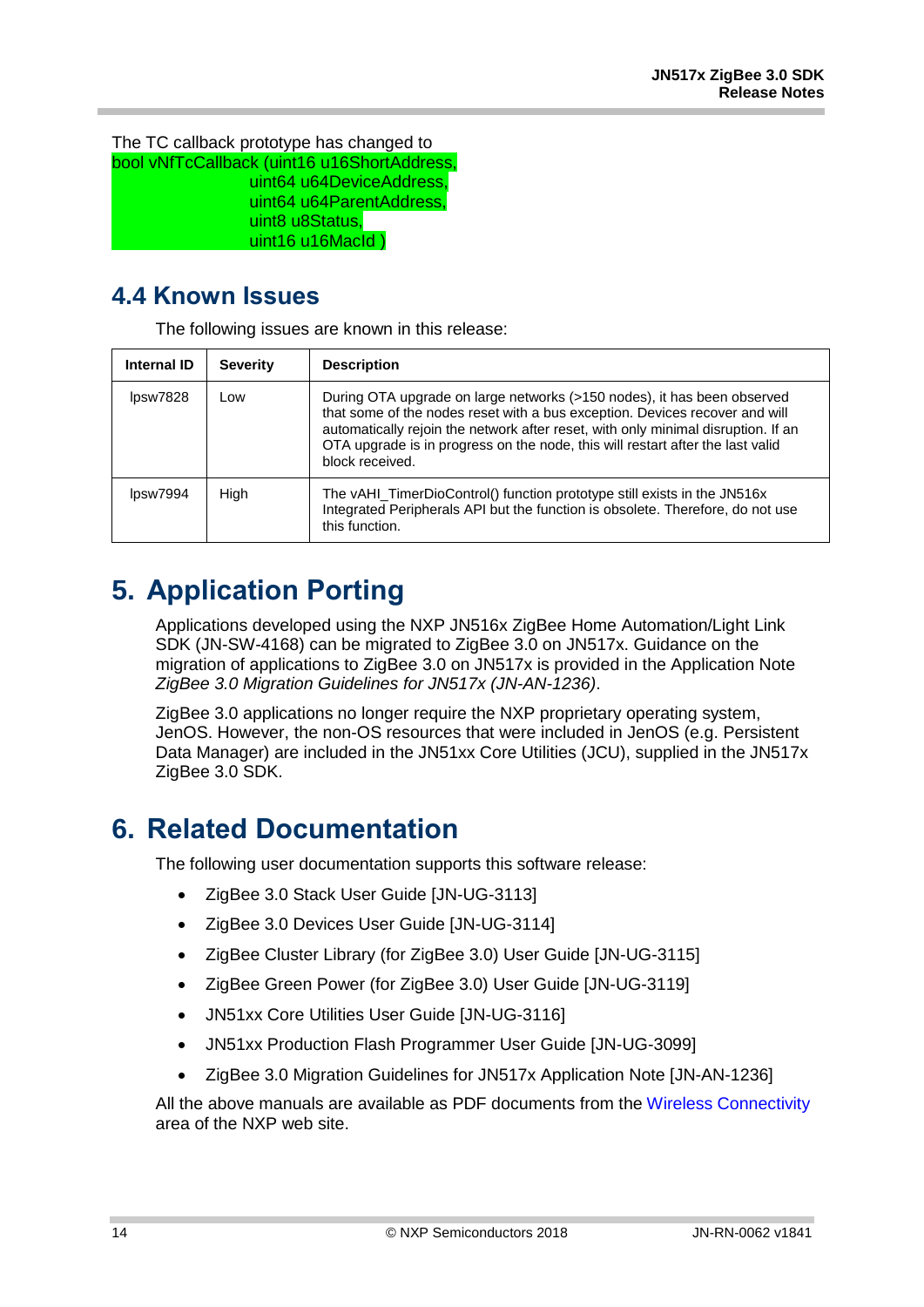## <span id="page-14-0"></span>**RELEASE HISTORY (v1520)**

### <span id="page-14-1"></span>**7. Release Details**

#### <span id="page-14-2"></span>**7.1 New Features and Changes**

The following new features are included in this release:

| Internal ID | <b>Description</b>                                                                                      |  |
|-------------|---------------------------------------------------------------------------------------------------------|--|
| DSW7627     | Added mandatory ClusterRevision for ZLL Commissioning / ZLL Utility and any other remaining<br>clusters |  |

#### <span id="page-14-3"></span>**7.2 Bug Fixes**

The following issues have been fixed in this release:

| Internal ID<br><b>Description</b>                                       |                                                                              |
|-------------------------------------------------------------------------|------------------------------------------------------------------------------|
| Ipsw7872   Reboot after OTA upgrade time of 0xffffffff causes bus error |                                                                              |
| lpsw7927                                                                | The Touchlink commands that can be received as broadcasts are now restricted |

#### <span id="page-14-4"></span>**7.3 Modifications Required**

No modifications are required in this release.

#### <span id="page-14-5"></span>**7.4 Known Issues**

| Internal ID | <b>Severity</b> | <b>Description</b>                                                                                                                                                                                                                                                                                                                               |  |
|-------------|-----------------|--------------------------------------------------------------------------------------------------------------------------------------------------------------------------------------------------------------------------------------------------------------------------------------------------------------------------------------------------|--|
| lpsw7828    | Low             | During OTA upgrade on large networks (>150 nodes), it has been observed<br>that some of the nodes reset with a bus exception. Devices recover and will<br>automatically rejoin the network after reset, with only minimal disruption. If an<br>OTA upgrade is in progress on the node, this will restart after the last valid<br>block received. |  |
| lpsw7994    | High            | The vAHI TimerDioControl() function prototype still exists in the JN516x<br>Integrated Peripherals API but the function is obsolete. Therefore, do not use<br>this function.                                                                                                                                                                     |  |
| DSW8014     |                 | When a scene recall with a bad group ID or scene ID is processed, a default<br>response with status Success is sent, when it should be Not Found (0x8b).                                                                                                                                                                                         |  |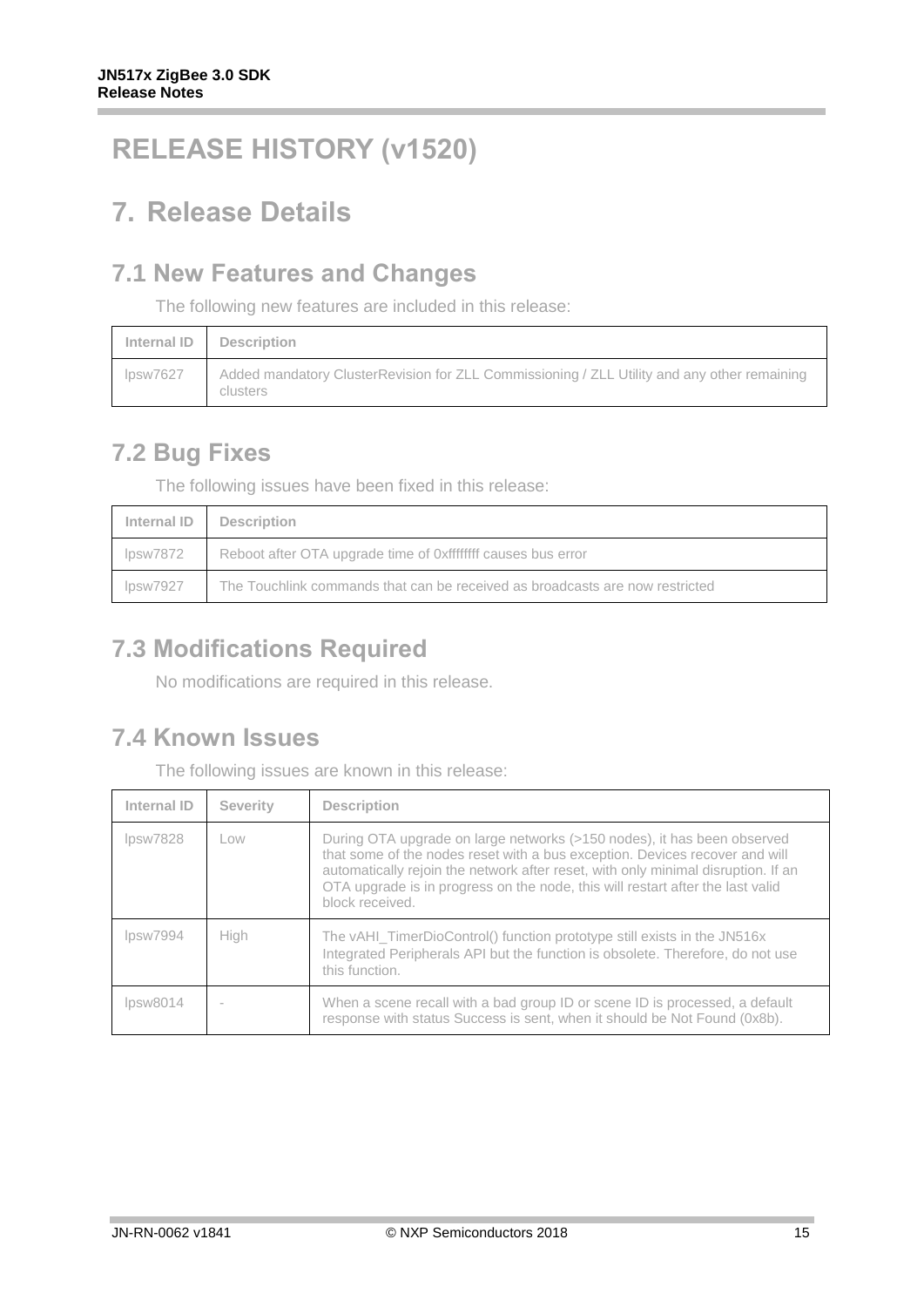## <span id="page-15-0"></span>**RELEASE HISTORY (v1483)**

### <span id="page-15-1"></span>**8. Release Details**

#### <span id="page-15-2"></span>**8.1 New Features and Changes**

This is a first release and therefore there are no changes from a previous release.

#### <span id="page-15-3"></span>**8.2 Bug Fixes**

The following issues have been fixed in this release:

| Internal ID | Severity         | <b>Description</b>                                                                                                                                                                                                                                                             |  |
|-------------|------------------|--------------------------------------------------------------------------------------------------------------------------------------------------------------------------------------------------------------------------------------------------------------------------------|--|
| lpsw7423    | Low              | When an intermediate node tries to discover a route to a destination within the<br>route discovery window, the route discovery can fail, but recovers on multiple<br>retries.                                                                                                  |  |
| lpsw7738    | Medium           | When an End Device sends data directly to a routing device, if the End Device<br>address does not match the address held by the receiving routing device then<br>the End Device should be asked to leave the network. This is not happening.                                   |  |
| lpsw7678    | Medium           | The bit fields sent over-the-air for a power descriptor do not match what is<br>configured on the device.                                                                                                                                                                      |  |
| lpsw7629    | High             | Device can go to sleep prematurely after a fragmented transfer.                                                                                                                                                                                                                |  |
| lpsw7630    | Low              | After an address conflict, duplicate entries are present in the neighbour table                                                                                                                                                                                                |  |
| lpsw7657    | Medium           | The wrong archive tool was used for building some of the libraries. This results<br>in inconsistent symbols.                                                                                                                                                                   |  |
| lpsw7662    | High             | When an address conflict for an End Device child occurs and is resolved by the<br>parent, the parent loses knowledge of the new resolved address of the End<br>Device and removes it from its tables.                                                                          |  |
| lpsw7748    | Medium           | The parent of an 'Rx On When Idle=TRUE' End Device child does not issue a<br>leave with re-join when the End Device is aged out. This leaves the End Device<br>orphaned.                                                                                                       |  |
| lpsw7804    | L <sub>O</sub> W | When the first child of a Router parent is an End Device and it gets aged out,<br>the parent sends responses indicating a neighbour table size of 0 to<br>management LQI requests.                                                                                             |  |
| lossw7790   | Medium           | In a distributed network, the node which forms the network allocates its first<br>child Router device as a parent. This leads to a problem of obeying a leave<br>from the child and leaving the network, and having the 'remove children' flag set<br>in the leave indication. |  |
| lpsw7791    | <b>Medium</b>    | A management leave always results in the target issuing a leave with the<br>'remove children' flag set.                                                                                                                                                                        |  |
| lpsw7631    | High             | The stack does not assign a valid address if the allocate address bit is 0 and<br>the device has an invalid short address                                                                                                                                                      |  |
| lpsw7805    | Critical         | When an End Device changes its parent and it has Binding table entries for the<br>old parent, it does not keep the address-map pair of the old parent and this<br>results in bound data messages failing to be sent to the previous parent.                                    |  |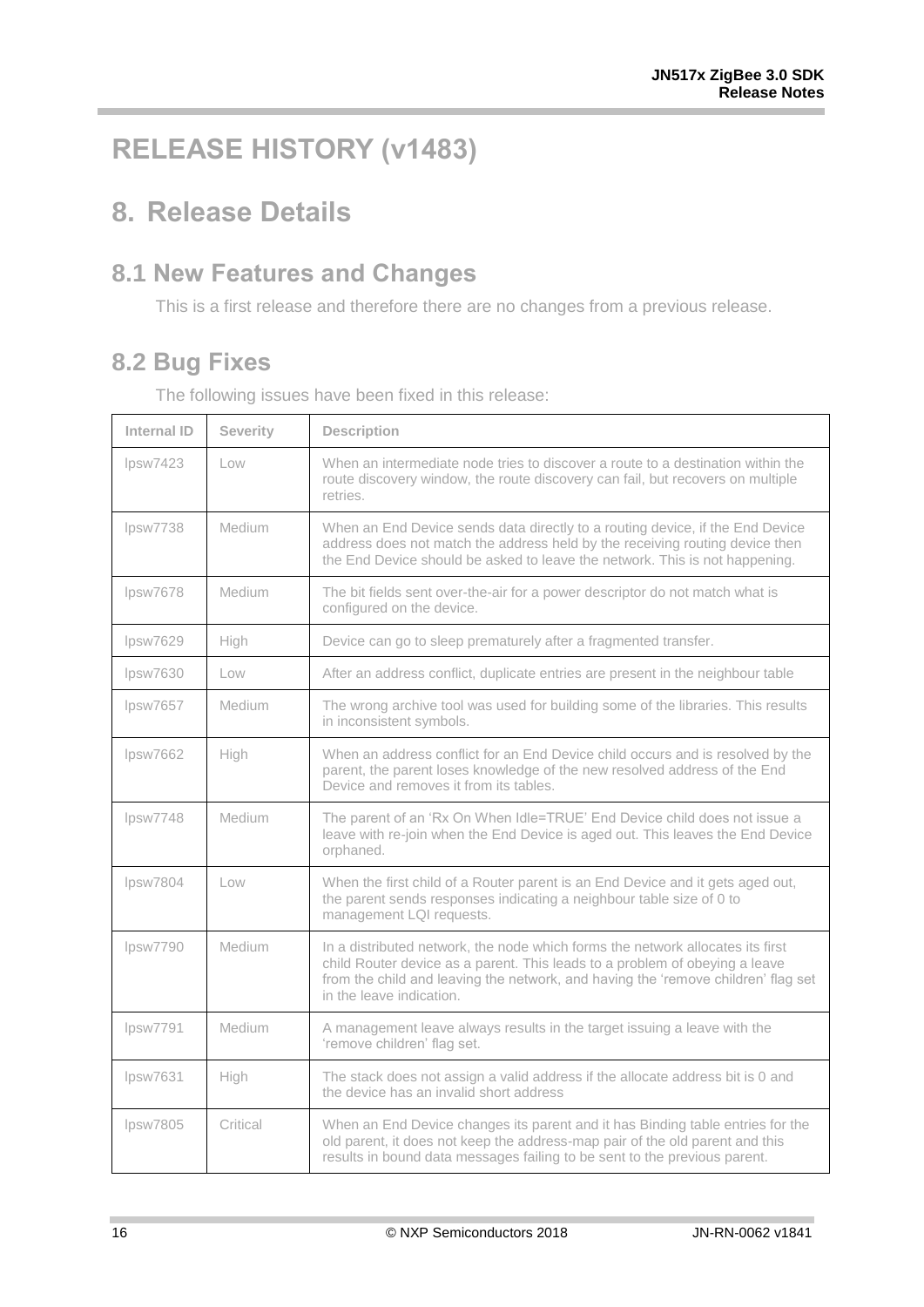| lpsw7663             | Low          | A parent forwards a broadcast packet originating from an End Device child back<br>to the child as part of the passive ack.                                                                                                                    |
|----------------------|--------------|-----------------------------------------------------------------------------------------------------------------------------------------------------------------------------------------------------------------------------------------------|
| lpsw7385             | $\sim$ 0 $W$ | Indirect buffered frame gets transmitted to a sleepy child outside the required<br>timeout interval. This results in the data being missed by the sleepy child as the<br>receiver is off.                                                     |
| lpsw7506             | High         | The Green Power cluster was not endian-safe and would fail security, and<br>hence prevent commissioning of Green Power devices into the network.                                                                                              |
| lpsw7314             | $\sim$ 0 $W$ | IEEE 802.15.4 MAC switches off receiver when it receives a broadcast ahead<br>of intended unicast.                                                                                                                                            |
| lpsw7369<br>lpsw7395 | Medium       | OTA upgrade to external Flash memory does not work. Bootloader causes<br>image corruption when copying image from external Flash. This results in the<br>image not booting up. This has been wesolved with bootloader update to<br>Version 8. |

#### <span id="page-16-0"></span>**8.3 Modifications Required**

No modifications are required in this release.

#### <span id="page-16-1"></span>**8.4 Known Issues**

| Internal ID | <b>Severity</b> | <b>Description</b>                                                                                                                                                                                                                                                                                                                               |
|-------------|-----------------|--------------------------------------------------------------------------------------------------------------------------------------------------------------------------------------------------------------------------------------------------------------------------------------------------------------------------------------------------|
| DSW7828     | Low             | During OTA upgrade on large networks (>150 nodes), it has been observed<br>that some of the nodes reset with a bus exception. Devices recover and will<br>automatically rejoin the network after reset, with only minimal disruption. If an<br>OTA upgrade is in progress on the node, this will restart after the last valid<br>block received. |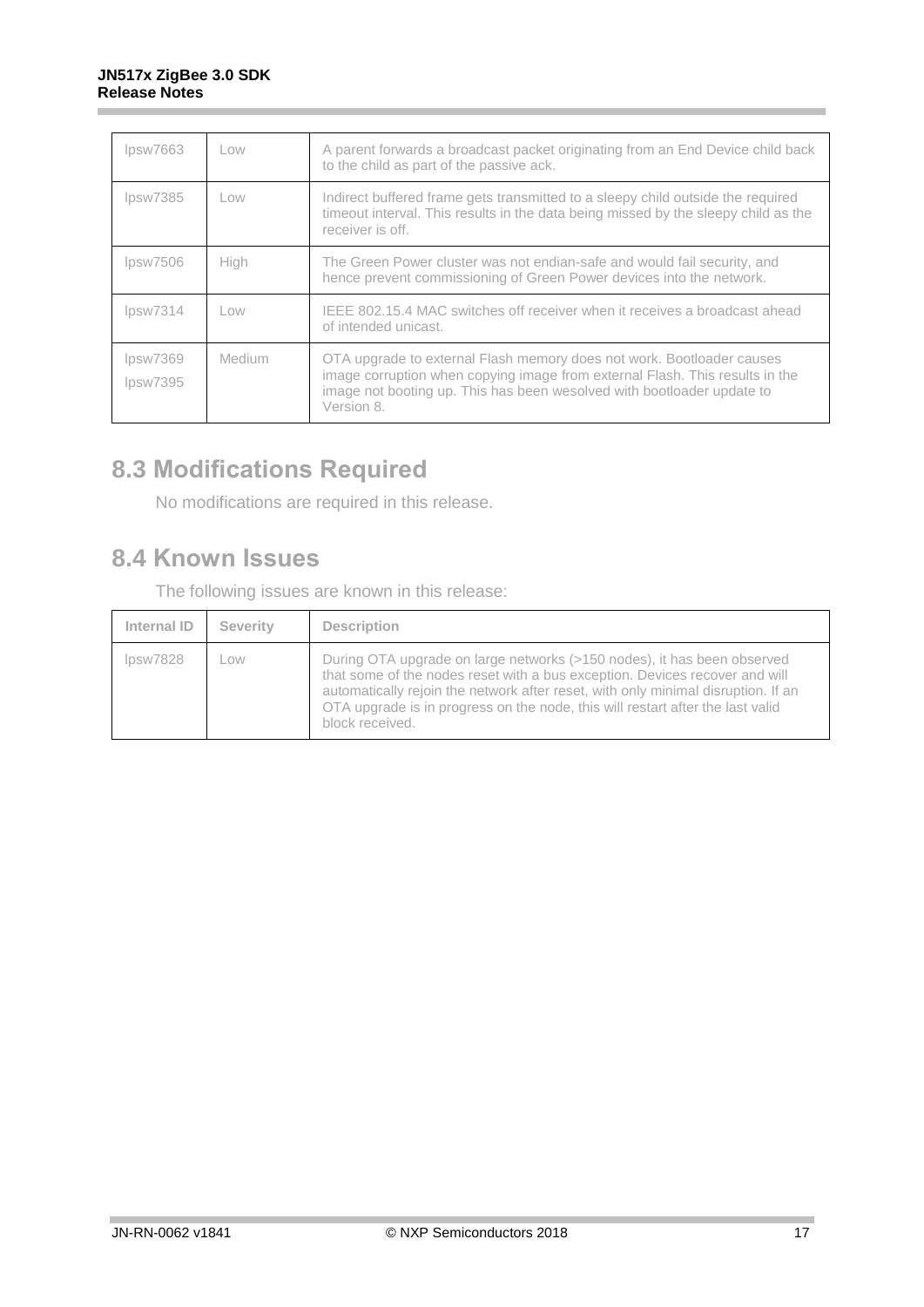## <span id="page-17-0"></span>**RELEASE HISTORY (v1446)**

### <span id="page-17-1"></span>**9. Release Details**

#### <span id="page-17-2"></span>**9.1 New Features and Changes**

This is a first release and therefore there are no changes from a previous release.

#### <span id="page-17-3"></span>**9.2 Bug Fixes**

The following issues have been fixed in this release:

| Internal ID Severity |      | <b>Description</b>                                                                                                                               |
|----------------------|------|--------------------------------------------------------------------------------------------------------------------------------------------------|
| lpsw7506             | High | The Green Power cluster was not endian-safe and would fail security, and<br>hence prevent commissioning of Green Power devices into the network. |

#### <span id="page-17-4"></span>**9.3 Modifications Required**

No modifications are required in this release.

#### <span id="page-17-5"></span>**9.4 Known Issues**

| Internal ID          | <b>Severity</b> | <b>Description</b>                                                                                                                                                                               |
|----------------------|-----------------|--------------------------------------------------------------------------------------------------------------------------------------------------------------------------------------------------|
| lpsw7385             | Low             | Indirect buffered frame gets transmitted to a sleepy child outside the required<br>timeout interval. This results in the data being missed by the sleepy child as the<br>receiver is turned off. |
| lpsw7369<br>lpsw7395 | <b>Medium</b>   | OTA upgrade to external Flash memory does not work. Bootloader causes<br>image corruption when copying image from external Flash. This results in the<br>image not booting up.                   |
| lpsw7314             | $\sim$          | IEEE 802.15.4 MAC switches off receiver when it receives a broadcast ahead<br>of intended unicast. A MAC fix is in place but not in this release. Would recover<br>on subsequent poll.           |
| lpsw7423             | Low             | When an intermediate node tries to discover a route to a destination within the<br>route discovery window, the route discovery can fail, but recovers on multiple<br>retries.                    |